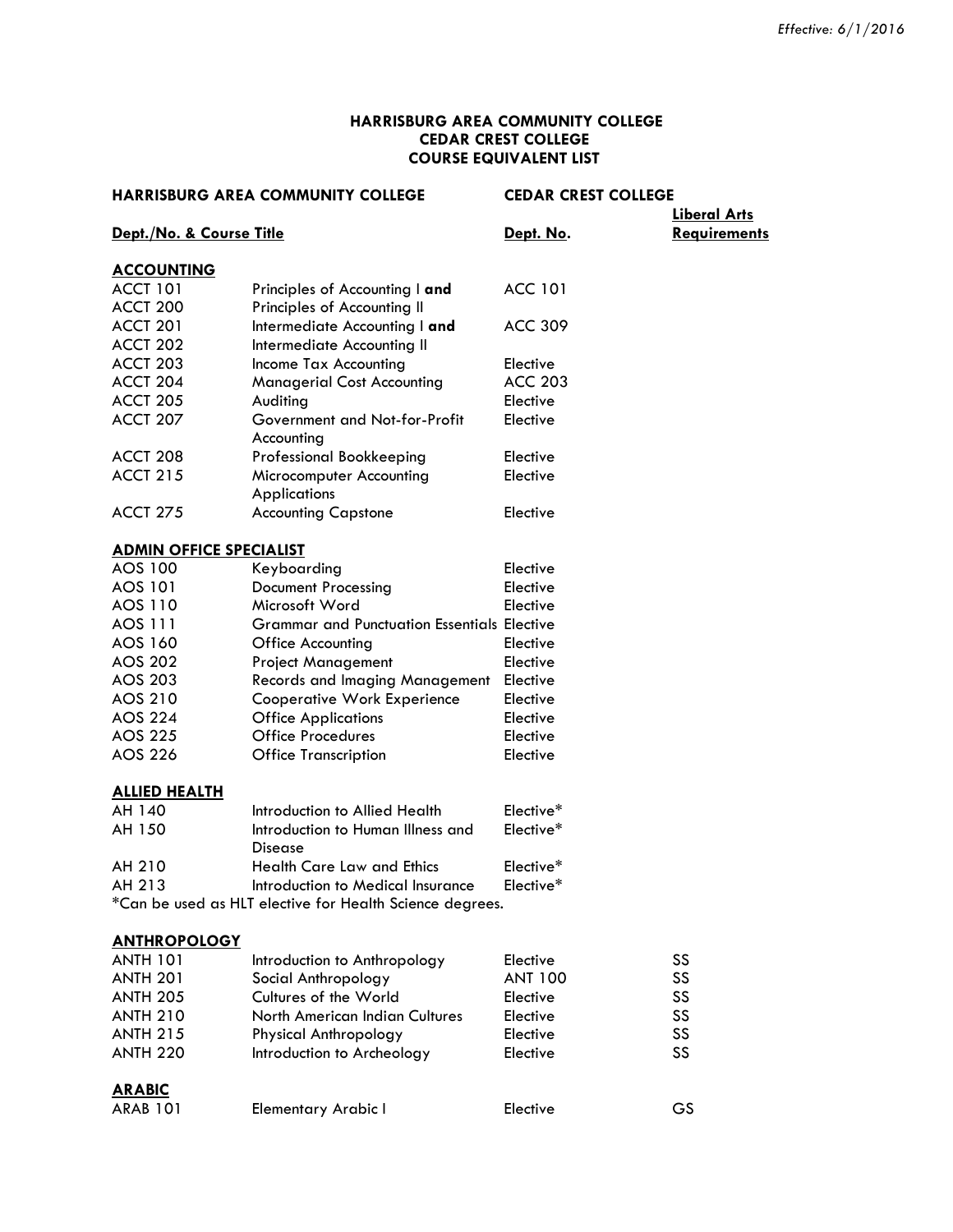| <b>HARRISBURG AREA COMMUNITY COLLEGE</b> |                                                               | <b>CEDAR CREST COLLEGE</b> |                                            |
|------------------------------------------|---------------------------------------------------------------|----------------------------|--------------------------------------------|
| Dept./No. & Course Title                 |                                                               | Dept. No.                  | <b>Liberal Arts</b><br><b>Requirements</b> |
| <b>ARAB 102</b>                          | <b>Elementary Arabic II</b>                                   | Elective                   | <b>GS</b>                                  |
| <b>ARCHITECTURE</b>                      |                                                               |                            |                                            |
| <b>ARCH 121</b>                          | History of Architecture                                       | Elective                   |                                            |
| <b>ARCH 221</b>                          | History of Architecture II                                    | Elective                   |                                            |
| <u>ART</u>                               |                                                               |                            |                                            |
| <b>ART 102</b>                           | Silkscreen Printing                                           | <b>ART 111</b>             | <b>ART</b>                                 |
| ART 103                                  | <b>Art Education</b>                                          | Elective                   |                                            |
| <b>ART 105</b>                           | <b>Fundamentals of Two-Dimensional Design</b>                 | <b>ART 110</b>             | <b>ART</b>                                 |
| <b>ART 106</b>                           | Printmaking                                                   | <b>ART 111</b>             | ART                                        |
| <b>ART 107</b>                           | Fundamentals of Three-Dimensional Design ART 127              |                            | ART                                        |
| <b>ART 108</b>                           | <b>Fundamentals of Computer Art</b>                           | ART 238*                   | ART                                        |
| <b>ART 109</b>                           | <b>Computer Graphics</b>                                      | Elective*                  |                                            |
| ART 114                                  | Interactive Media and Design                                  | Elective*                  |                                            |
| ART 115                                  | Beginning Digital Photography                                 | <b>COM 225</b>             | <b>ART</b>                                 |
| ART 116                                  | Silver Gelatin Photography                                    | Elective                   |                                            |
| <b>ART 117</b>                           | Photoshop for Photographers                                   | Elective*                  |                                            |
| <b>ART 121</b>                           | Drawing I                                                     | <b>ART 101</b>             | ART                                        |
| <b>ART 122</b>                           | Drawing II                                                    | <b>ART 201</b>             | ART                                        |
| <b>ART 123</b>                           | Illustration                                                  | ART 113                    | <b>ART</b>                                 |
| <b>ART 125</b>                           | Visual Thinking                                               | Elective                   |                                            |
| <b>ART 131</b>                           | Painting I                                                    | <b>ART 123</b>             | ART                                        |
| <b>ART 132</b>                           | Painting II                                                   | <b>ART 223</b>             | <b>ART</b>                                 |
| ART 133                                  | Introduction to Mac                                           | Elective                   |                                            |
| <b>ART 140</b>                           | Web Design                                                    | Elective*                  |                                            |
| <b>ART 143</b>                           | Typography                                                    | Elective                   |                                            |
| <b>ART 144</b>                           | Graphic Design I ART 238*                                     | <b>ART</b>                 |                                            |
| <b>ART 145</b>                           | Graphic Design II                                             | Elective*                  |                                            |
| <b>ART 146</b><br>ART 147                | Graphic Design III<br>Portfolio Development                   | Elective*<br>Elective      |                                            |
| <b>ART 148</b>                           | Graphic Design Internship                                     | Elective**                 |                                            |
| <b>ART 148A</b>                          | Graphic Design Internship                                     | Elective**                 |                                            |
| ART 148B                                 | Graphic Design Internship                                     | Elective**                 |                                            |
| ART 149                                  | <b>Design Practice</b>                                        | Elective**                 |                                            |
| <b>ART 151</b>                           | Ceramics I                                                    | <b>ART 131</b>             | <b>ART</b>                                 |
| <b>ART 152</b>                           | <b>Ceramics II</b>                                            | ART 231                    | ART                                        |
| <b>ART 171</b>                           | Jewelry and Metal Design I                                    | <b>ART 125</b>             | ART                                        |
| <b>ART 172</b>                           | Jewelry and Metal Design II                                   | <b>ART 225</b>             | ART                                        |
| <b>ART 174</b>                           | <b>QuarkXPress Essentials</b>                                 | Elective*                  |                                            |
| <b>ART 175</b>                           | <b>Adobe Illustrator Essentials</b>                           | ART 238*                   | ART                                        |
| <b>ART 176</b>                           | Digital Photo Imaging                                         | Elective*                  |                                            |
| ART 177                                  | Production Methods in Jewelry                                 | Elective                   |                                            |
| <b>ART 181</b>                           | Art Through the Ages I (Cave to 1300)                         | <b>ART 105</b>             | ART                                        |
| <b>ART 182</b>                           | Art Through the Ages II (1300 to 20 <sup>th</sup><br>Century) | <b>ART 106</b>             | ART                                        |
| ART 183                                  | Modern Art                                                    | <b>ART 200</b>             | ART                                        |
| <b>ART 184</b>                           | The Art of the Cinema                                         | <b>COM 140</b>             | <b>HUM</b>                                 |
|                                          |                                                               |                            |                                            |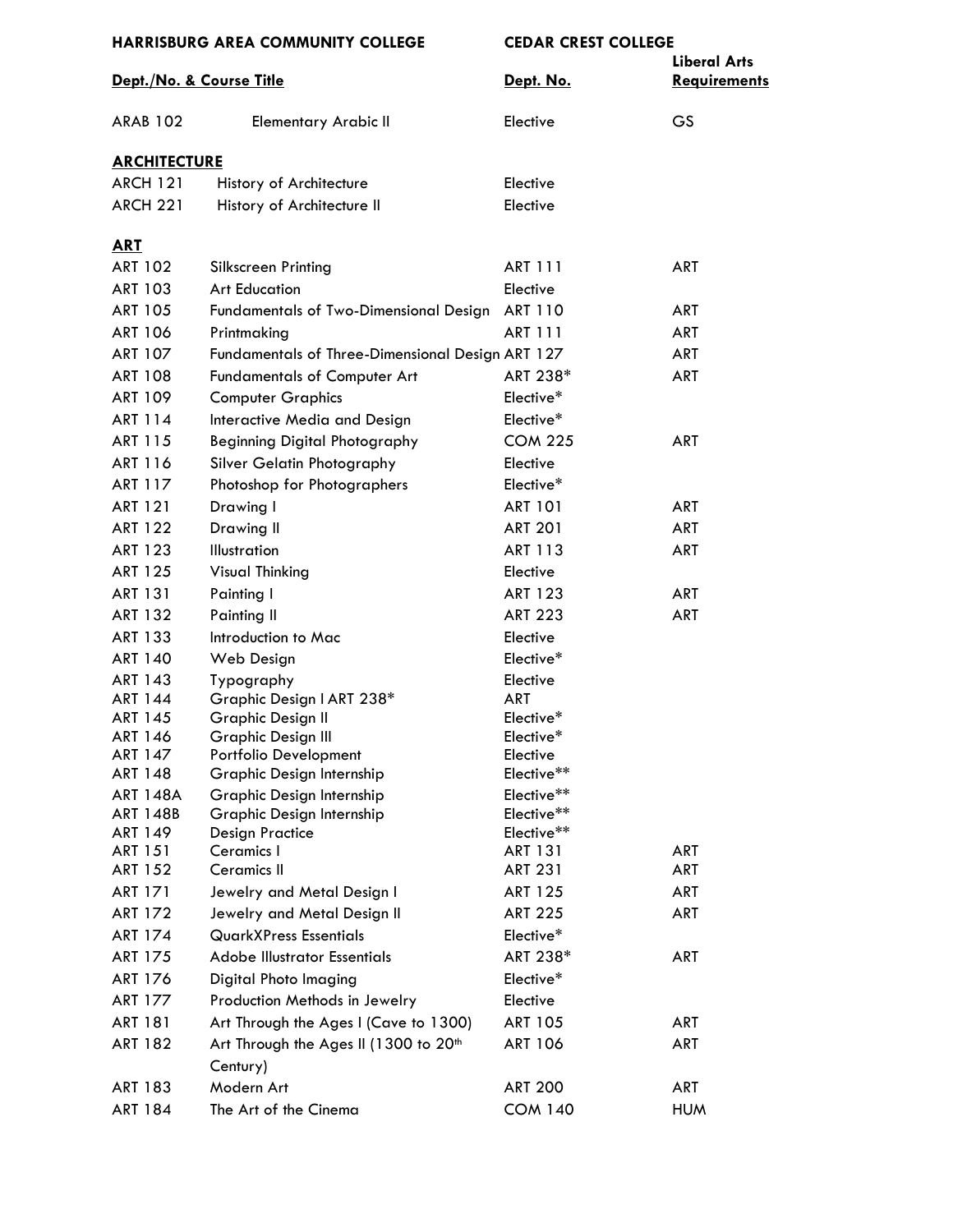| Dept./No. & Course Title |                                                        | Dept. No.      | <b>Liberal Arts</b><br>Requirements |
|--------------------------|--------------------------------------------------------|----------------|-------------------------------------|
| <b>ART 185</b>           | The History of the Cinema                              | <b>COM 240</b> | <b>HUM</b>                          |
| <b>ART 186</b>           | History and Aesthetics of Photography                  | Elective*      |                                     |
| <b>ART 187</b>           | Women and Art                                          | <b>ART 220</b> | <b>ART</b>                          |
| <b>ART 190</b>           | History of Graphic Design                              | Elective*      |                                     |
| <b>ART 191</b>           | Glass                                                  | Elective       |                                     |
| <b>ART 192</b>           | Art of Asia                                            | Elective       |                                     |
| <b>ART 194</b>           | Italian Renaissance Art and Architecture               | Elective       |                                     |
| <b>ART 201</b>           | <b>Color Photography</b>                               | Elective*      |                                     |
| <b>ART 202</b>           | Materials and Processes of Photography                 | Elective*      |                                     |
| <b>ART 205</b>           | <b>Color Digital Photography</b>                       | Elective*      |                                     |
| <b>ART 206</b>           | Studio Photography                                     | Elective*      |                                     |
| <b>ART 208</b>           | <b>Advanced Digital Photography</b>                    | <b>COM 325</b> |                                     |
| <b>ART 209</b>           | Photography Seminar                                    | Elective*      |                                     |
| <b>ART 210</b>           | Contemporary Crafts: Production and<br>Marketing I     | Elective       |                                     |
| <b>ART 211</b>           | Contemporary Crafts: Production and<br>Marketing II    | Elective       |                                     |
| <b>ART 212</b>           | Contemporary Crafts: Design and<br>Production          | Elective       |                                     |
| <b>ART 214</b>           | <b>Advanced Glass</b>                                  | Elective       |                                     |
| <b>ART 216A</b>          | <b>Advanced Crafts: Glass</b>                          | Elective       |                                     |
| <b>ART 216B</b>          | <b>Advanced Crafts: Ceramics</b>                       | <b>ART 231</b> | <b>ART</b>                          |
| <b>ART 217A</b>          | <b>Advanced Studio Problems I</b>                      | Elective       |                                     |
| <b>ART 217B</b>          | <b>Advanced Studio Problems II</b>                     | Elective       |                                     |
| <b>ART 217C</b>          | <b>Advanced Studio Problems III</b>                    | Elective       |                                     |
| <b>ART 220</b>           | Color & Design                                         | <b>ART 110</b> | <b>ART</b>                          |
|                          | *Can be used as NM elective for New Media degree       |                |                                     |
|                          | ** Can be reviewed individually for NM elective credit |                |                                     |
| <b>ASTRONOMY</b>         |                                                        |                |                                     |
| <b>ASTR 103</b>          | Introduction to Planetary Astronomy                    | GSC 103        | SCI                                 |
| <b>ASTR 104</b>          | Introduction to Stellar Astronomy                      | Elective       | SCI                                 |
| <b>BAKING</b>            |                                                        |                |                                     |
| <b>BAKE 101</b>          | <b>Baking I</b>                                        | Elective       |                                     |
| <b>BAKE 103</b>          | <b>Baking II</b>                                       | Elective       |                                     |
| <b>BAKE 111</b>          | Pastry Arts I                                          | Elective       |                                     |
| <b>BAKE 113</b>          | Pastry Arts II                                         | Elective       |                                     |
| <b>BAKE 291</b>          | <b>Baking and Pastry Arts Internship</b>               | Elective       |                                     |
| <b>BANKING</b>           |                                                        |                |                                     |
| <b>BANK 101</b>          | AIB Principles of Banking                              | Elective       |                                     |
| <b>BANK 103</b>          | AIB Law and Banking: Applications                      | Elective       |                                     |
| <b>BANK 105</b>          | AIB Law and Banking: Principles                        | Elective       |                                     |
| <b>BANK 107</b>          | <b>AIB Marketing Financial Services</b>                | Elective       |                                     |
| <b>BANK 133</b>          | AIB Consumer Lending                                   | Elective       |                                     |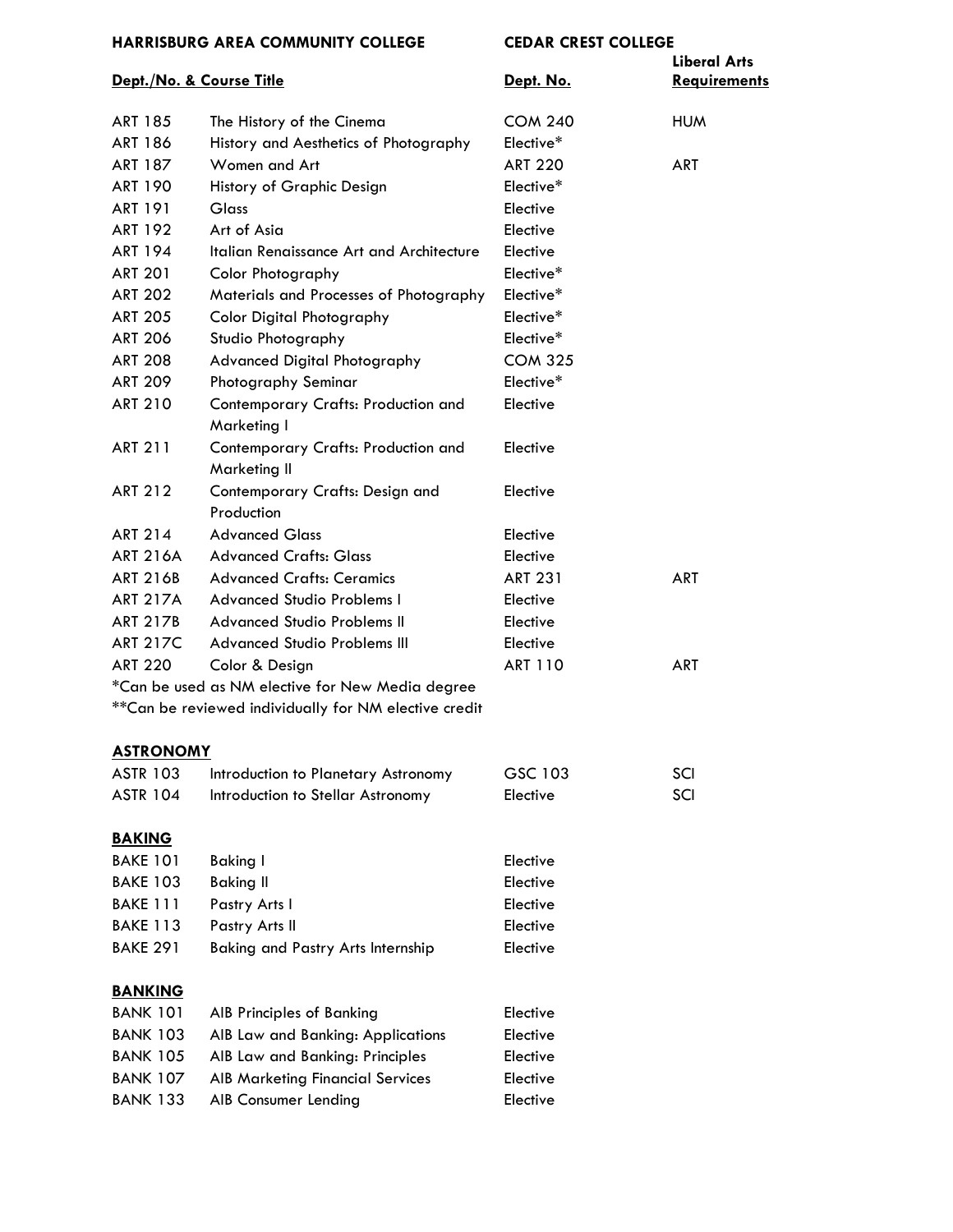|                          | . . <i>. .</i> |                     |
|--------------------------|----------------|---------------------|
|                          |                | Liberal Arts        |
| Dept./No. & Course Title | Dept. No.      | <b>Requirements</b> |

| <b>BIOLOGY</b>   |                                    |                |     |
|------------------|------------------------------------|----------------|-----|
| <b>BIOL 100</b>  | <b>Basic Microbiology</b>          | Elective       | SCI |
| <b>BIOL 101</b>  | General Biology I                  | <b>BIO 123</b> | SCI |
| <b>BIOL 102</b>  | General Biology II                 | Elective       | SCI |
| <b>BIOL 103</b>  | <b>Environmental Science</b>       | <b>BIO 111</b> | SCI |
| <b>BIOL 103H</b> | Honors Environmental Science       | <b>BIO 111</b> | SCI |
| <b>BIOL 105</b>  | Medical Terminology                | Elective       |     |
| <b>BIOL 108</b>  | Introduction to Biological Science | Elective       | SCI |
| <b>BIOL 111</b>  | Introduction to Human Biology      | <b>BIO 112</b> | SCI |
| <b>BIOL 121</b>  | Anatomy and Physiology I           | BIO 117/217    | SCI |
| <b>BIOL 122</b>  | Anatomy and Physiology II          | BIO 118/218    | SCI |
| <b>BIOL 130</b>  | Field Biology                      | Elective       | SCI |
| <b>BIOL 201</b>  | Invertebrate Zoology               | Elective       | SCI |
| <b>BIOL 202</b>  | Vertebrate Zoology                 | Elective       | SCI |
| <b>BIOL 206</b>  | Ecology                            | Elective       | SCI |
| <b>BIOL 210</b>  | The Ecology of Barrier Islands     | Elective       | SCI |
| <b>BIOL 212</b>  | Botany                             | <b>BIO 207</b> | SCI |
| <b>BIOL 215</b>  | Introduction to Genetics           | <b>BIO 231</b> | SCI |
| <b>BIOL 221</b>  | Microbiology                       | <b>BIO 127</b> | SCI |
| <b>BIOL 225</b>  | Human Biology                      | Elective       | SCI |
| <b>BIOL 230</b>  | Physiological Pathology            | Elective       | SCI |
| <b>BIOL 245</b>  | Head/Neck Anatomy and Histology    | Elective       | SCI |
| <b>BIOL 250</b>  | Tropical Ecology of the Bahamas    | Elective       | SCI |
|                  |                                    |                |     |

# **BIOTECHNOLOGY**

| <b>BTC 101</b>  | Overview of Biotechnology              | Elective       | SCI |
|-----------------|----------------------------------------|----------------|-----|
| <b>BUSINESS</b> |                                        |                |     |
| <b>BUSI 101</b> | Introduction to Business               | <b>BUA 110</b> |     |
| <b>BUSI 150</b> | Introduction to Agribusiness           | Elective       |     |
| <b>BUSI 201</b> | <b>Business Law I and</b>              | <b>BUS 221</b> |     |
| <b>BUSI 202</b> | <b>Business Law II</b>                 |                |     |
| <b>BUSI 209</b> | Legal Environment of Business          | Elective       |     |
| <b>BUSI 211</b> | Agricultural Law                       | Elective       |     |
| <b>BUSI 227</b> | Principles of Agricultural Economics   | Elective       |     |
| <b>BUSI 230</b> | Introduction to International Business | <b>BUA 240</b> |     |
| <b>BUSI 245</b> | <b>Business Ethics</b>                 | Elective       |     |
| <b>BUSI 250</b> | <b>Management of Food Systems</b>      | Elective       |     |
| <b>BUSI 291</b> | <b>Business Studies Internship</b>     | Elective       |     |

### **CARDIOVASCULAR TECHNOLOGY**

| <b>CVT 100</b> | <b>Foundations of Cardiovascular Medicine</b>      | Elective |
|----------------|----------------------------------------------------|----------|
| <b>CVT 101</b> | Introduction to Cardiovascular Technology Elective |          |
| CVT 102        | Cardiovascular Technology Laboratory               | Elective |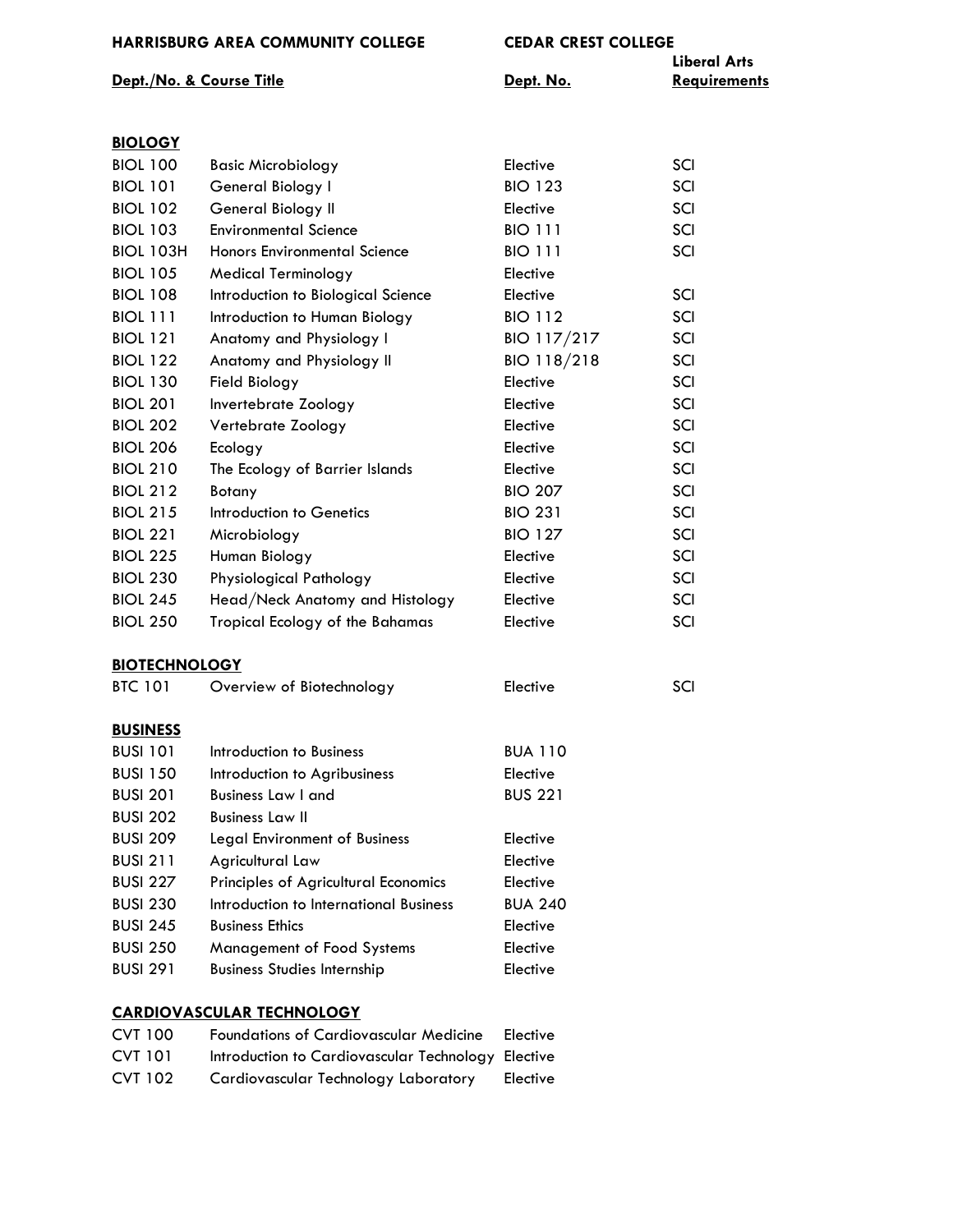|                          |                                                                   |                       | <b>Liberal Arts</b> |
|--------------------------|-------------------------------------------------------------------|-----------------------|---------------------|
| Dept./No. & Course Title |                                                                   | Dept. No.             | <b>Requirements</b> |
| <b>CVT 103</b>           | Cardiovascular Technology Clinical                                | Elective              |                     |
|                          | Experience                                                        |                       |                     |
| <b>CVT 200</b>           | <b>Cardiac Pathophysiology</b>                                    | Elective              |                     |
| <b>CVT 210</b>           | Introduction to Invasive                                          | Elective              |                     |
|                          | Cardiovascular Technology                                         |                       |                     |
| <b>CVT 211</b>           | <b>Radiation Safety and Invasive</b>                              | Elective              |                     |
|                          | Instrumentation                                                   |                       |                     |
| <b>CVT 212</b>           | Invasive Hemodynamic Assessment                                   | Elective              |                     |
| <b>CVT 213</b>           | Invasive Instrumentation Laboratory                               | Elective              |                     |
| <b>CVT 214</b>           | <b>Interventional Cardiac Practices</b>                           | Elective              |                     |
| <b>CVT 215</b>           | <b>Invasive Cardiovascular Clinical I</b>                         | <b>HLT 270</b>        |                     |
| <b>CVT 216</b>           | <b>Congenital Heart Disease</b>                                   | Elective              |                     |
| <b>CVT 217</b>           | Invasive Cardiovascular Clinical II                               | <b>HLT 270</b>        |                     |
| <b>CVT 218</b>           | Cardiovascular Pharmacology                                       | Elective              |                     |
| <b>CVT 219</b>           | Introduction to Ultrasound Imaging Systems Elective               |                       |                     |
| <b>CVT 220</b>           | Introduction to Cardiac Sonography                                | Elective              |                     |
| <b>CVT 222</b>           | Cardiac Sonography Physics and<br>Instrumentation                 | Elective              |                     |
| <b>CVT 223</b>           | Concepts in Cardiac Physiological<br>Assessment                   | Elective              |                     |
| <b>CVT 224</b>           | <b>Cardiac Sonography Clinical I</b>                              | Elective              |                     |
| <b>CVT 226</b>           | <b>Doppler Physics and Cardiac</b>                                | Elective              |                     |
|                          | Hemodynamics                                                      |                       |                     |
| <b>CVT 228</b>           | <b>Cardiac Sonography Clinical II</b>                             | Elective              |                     |
| <b>CVT 230</b>           | Intro to Pediatric Echo                                           | Elective              |                     |
| <b>CHEMISTRY</b>         |                                                                   |                       |                     |
| <b>CHEM 100</b>          | Principles of Chemistry                                           | Elective              | SCI                 |
| <b>CHEM 101</b>          | General Inorganic Chemistry I                                     | <b>CHE 111</b>        | SCI                 |
| <b>CHEM 102</b>          | General Inorganic Chemistry II and<br><b>Qualitative Analysis</b> | <b>CHE 112</b>        | SCI                 |
| <b>CHEM 113</b>          | Chemistry for the Nonscientist                                    | Elective              | SCI                 |
| <b>CHEM 203</b>          | <b>Organic Chemistry I</b>                                        | <b>CHE 205</b>        | SCI                 |
| <b>CHEM 204</b>          | <b>Organic Chemistry II</b>                                       | <b>CHE 206</b>        | SCI                 |
| <b>CHEM 205</b>          | Survey of Organic Chemistry                                       | <b>CHE 203</b>        | SCI                 |
| <b>CHEM 293</b>          | Independent Study - Topics in Chemistry                           | Reviewed Individually |                     |
| <b>CHINESE</b>           |                                                                   |                       |                     |
| <b>CHIN 101</b>          | <b>Elementary Chinese I</b>                                       | Elective              | GS                  |
| <b>CHIN 102</b>          | <b>Elementary Chinese II</b>                                      | Elective              | GS                  |
| <b>COMMUNICATIONS</b>    |                                                                   |                       |                     |
| <b>COMM 101</b>          | <b>Effective Speaking</b>                                         | <b>THS 105</b>        |                     |
|                          | <b>COMM 101H Honors Effective Speaking</b>                        | <b>THS 105</b>        |                     |
|                          | COMM 110 Introduction to Communication                            | <b>COM 100</b>        | SS                  |
|                          | <b>COMM 120 Mass Media and Society</b>                            | Elective*             |                     |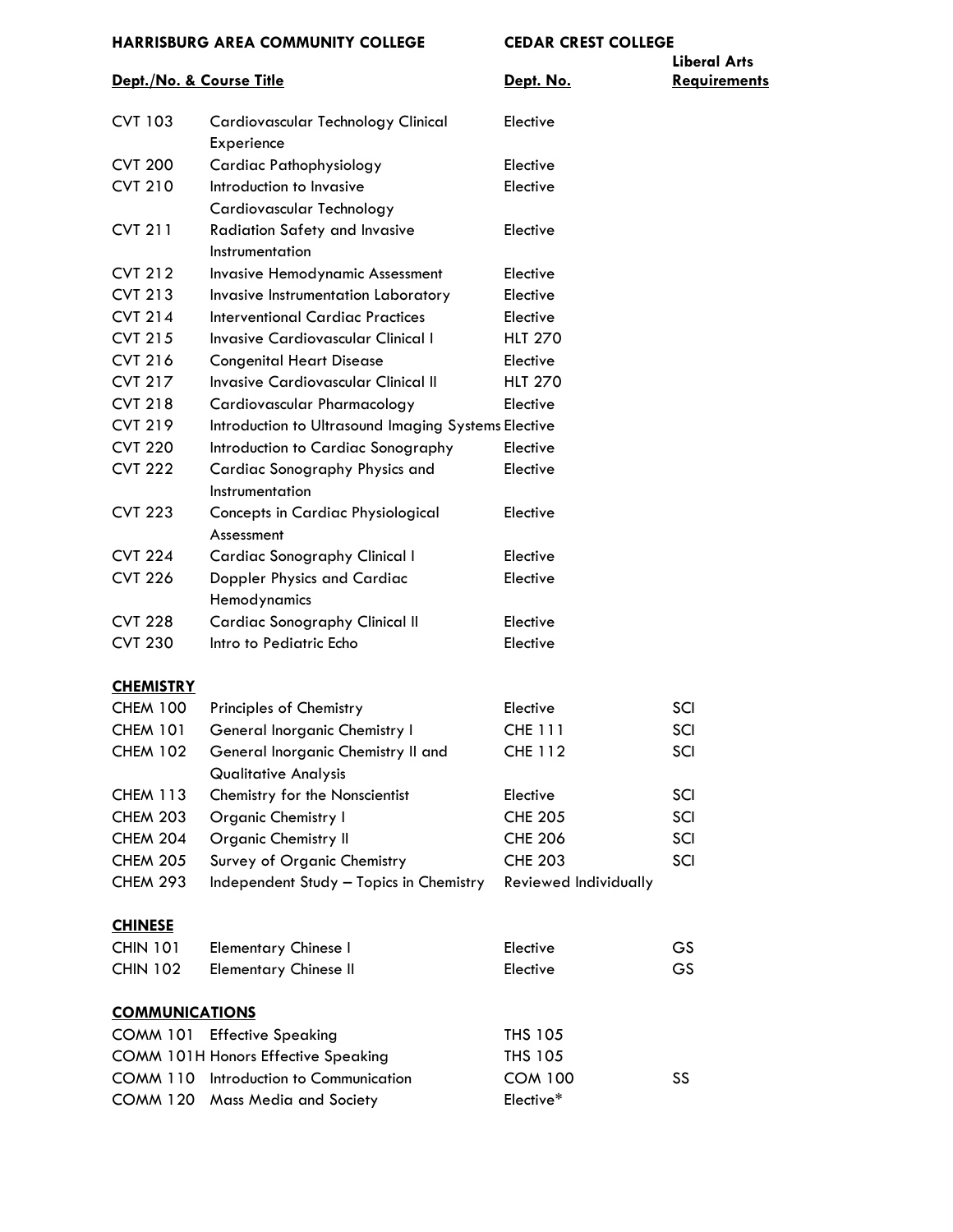## **Dept.** /No. & Course Title **Dept.** No. **Dept.** No.

| Dept./No. & Course Title |                                                              | Dept. No.             | <b>Liberal Arts</b><br><b>Requirements</b> |
|--------------------------|--------------------------------------------------------------|-----------------------|--------------------------------------------|
| <b>COMM 171</b>          | Workshop in News Writing and Reporting Reviewed individually |                       |                                            |
| <b>COMM 172</b>          | Workshop in News Writing and Reporting Reviewed individually |                       |                                            |
| <b>COMM 201</b>          | <b>Communication Theory</b>                                  | <b>COM 200</b>        | SS                                         |
| <b>COMM 202</b>          | <b>Organizational Communication</b>                          | <b>COM 215</b>        | SS.                                        |
| <b>COMM 203</b>          | Interpersonal Communication                                  | <b>COM 210</b>        | SS                                         |
| <b>COMM 211</b>          | <b>Public Relations</b>                                      | <b>COM 216</b>        | SS.                                        |
| <b>COMM 221</b>          | Media Writing                                                | Elective**            |                                            |
| <b>COMM 222</b>          | News Writing and Reporting                                   | <b>COM 150</b>        | WRI <sub>2</sub>                           |
| <b>COMM 241</b>          | <b>Visual Communication</b>                                  | Elective**            |                                            |
| <b>COMM 251</b>          | <b>Small Group Communication</b>                             | Elective*             |                                            |
| <b>COMM 252</b>          | <b>Business and Professional Communication</b>               | Elective              |                                            |
| <b>COMM 253</b>          | Intercultural Communication                                  | <b>COM 212</b>        | SS.                                        |
|                          | <b>COMM 253H Honors Intercultural Communication</b>          | <b>COM 212</b>        | SS                                         |
| <b>COMM 261</b>          | <b>Public Relations Writing</b>                              | Elective*             |                                            |
| <b>COMM 271</b>          | Workshop in News Writing and Reporting Reviewed individually |                       |                                            |
| <b>COMM 272</b>          | Workshop in News Writing and Reporting Reviewed individually |                       |                                            |
| <b>COMM 290</b>          | <b>Communication Capstone</b>                                | Reviewed individually |                                            |
|                          | *Can be used as MS elective for Media Studies degree         |                       |                                            |
|                          |                                                              |                       |                                            |

\*\* Can be used as NM elective for New Media degree

#### **COMPUTER INFORMATION SECURITY**

| <b>CISE 200</b> | <b>Information Security Fundamentals</b> | Elective |
|-----------------|------------------------------------------|----------|
| <b>CISE 210</b> | Information Security Administration      | Elective |

#### **COMPUTER INFORMATION SYSTEMS**

| <b>CIS 100</b>  | <b>Computer Fundamentals</b>               | Elective |
|-----------------|--------------------------------------------|----------|
| <b>CIS 105</b>  | Introduction to Software for Business      | Elective |
| <b>CIS 105H</b> | Honors Introduction to Software for        | Elective |
|                 | <b>Business</b>                            |          |
| <b>CIS 109</b>  | Integrating Technology into the K-12       | Elective |
|                 | Classroom                                  |          |
| CIS 110         | Introduction to Computer Systems           | Elective |
| <b>CIS 127</b>  | <b>Microsoft Windows Operating Systems</b> | Elective |
| <b>CIS 129</b>  | <b>Operating Systems for Technicians</b>   | Elective |
| CIS 135         | Intermediate Spreadsheet Applications      | Elective |
| CIS 140         | Intermediate Database Management           | Elective |
| CIS 145         | Using Mobile Technologies                  | Elective |
| <b>CIS 222</b>  | Introduction to Windows Servers            | Elective |
| <b>CIS 223</b>  | Intermediate Windows Servers               | Elective |
| <b>CIS 224</b>  | Introduction to Systems Analysis and       | Elective |
|                 | Design                                     |          |
| <b>CIS 226</b>  | Novell NetWare Administration              | Elective |
| <b>CIS 232</b>  | Introduction to COBOL Programming          | Elective |
| <b>CIS 238</b>  | Visual Basic Programming for               | Elective |
|                 | <b>Business Applications</b>               |          |
| <b>CIS 240</b>  | <b>Advanced Database Management</b>        | Elective |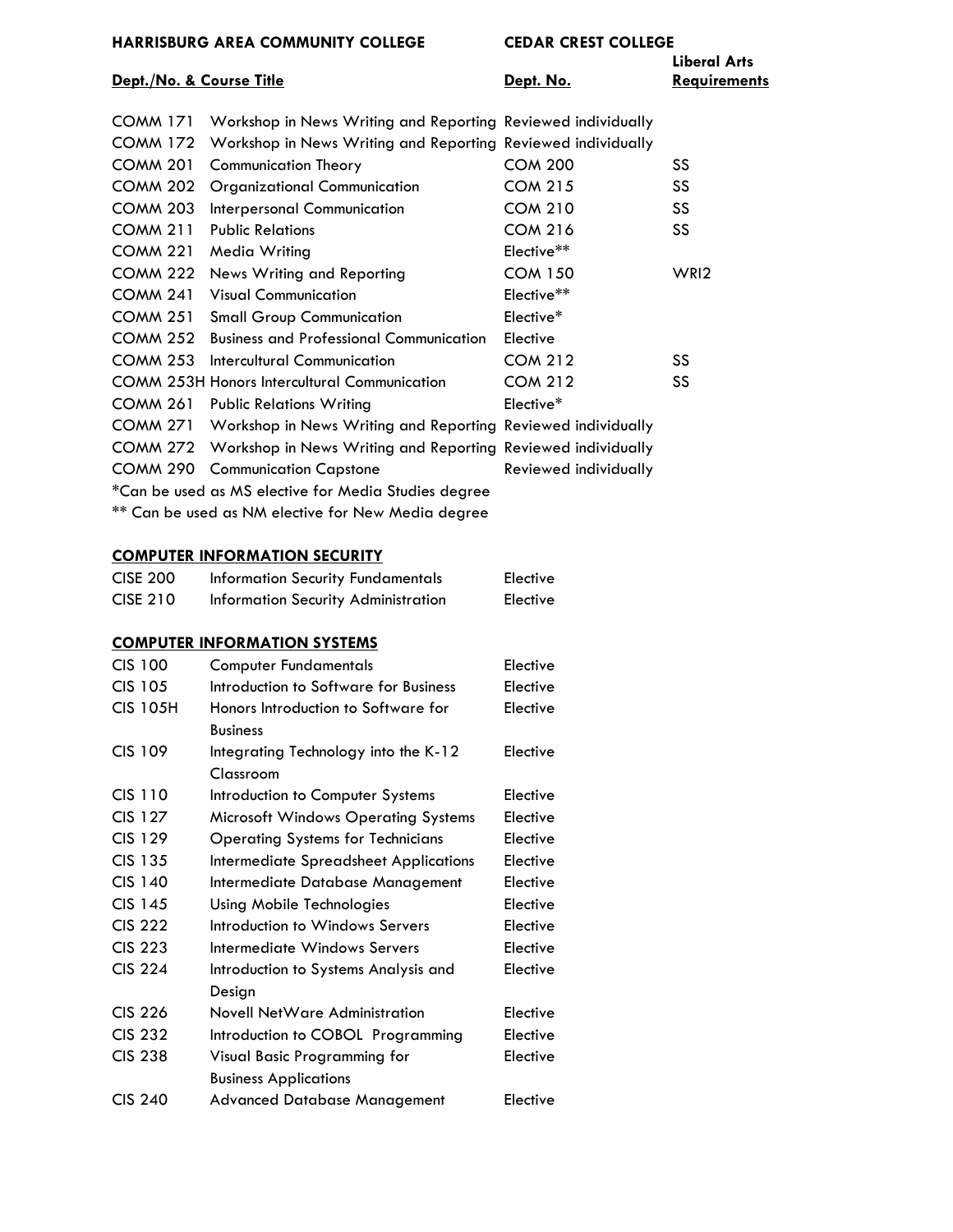# **Liberal Arts**

# **Dept./No. & Course Title Constant Constant Constant Constant Paris Course Title Dept. No. Requirements**

| CIS 241        | Database Administration I                   | Elective |
|----------------|---------------------------------------------|----------|
| <b>CIS 243</b> | Database Administration II                  | Elective |
| <b>CIS 245</b> | Database Programming                        | Elective |
| CIS 247        | Database Backup and Recovery                | Elective |
| CIS 249        | Fundamentals of the UNIX Operating          | Elective |
|                | System                                      |          |
| CIS 253        | Linux Development                           | Elective |
| CIS 257        | Data Warehousing                            | Elective |
| CIS 258        | Data Minina                                 | Elective |
| CIS 264        | <b>Fundamentals of LINUX Administration</b> | Elective |
| CIS 265        | <b>Fundamentals of UNIX Administration</b>  | Elective |
| CIS 278        | <b>Business Intelligence and Database</b>   | Elective |
|                | <b>Analyst Capstone</b>                     |          |

#### **COMPUTER NETWORKING TECHNOLOGY**

| <b>CNT 120</b>  | Network Communications Technology I         | Elective |
|-----------------|---------------------------------------------|----------|
| <b>CNT 125</b>  | <b>Network Communications Technology II</b> | Elective |
| <b>CNT 140</b>  | The Physical Network                        | Elective |
| <b>CNT 220</b>  | Internetworking                             | Elective |
| <b>CNT 230</b>  | <b>Telecommunications and IP Telephony</b>  | Elective |
| <b>CNT 240</b>  | Cisco Routing & Switching                   | Elective |
| <b>CNT 250</b>  | Virtualization and Cloud Computing          | Elective |
| <b>CNT 260</b>  | <b>Wireless Network Administration</b>      | Elective |
| <b>CNT 282B</b> | Special Topics of IP Networking             | Elective |
| <b>CNT 291</b>  | <b>Cooperative Work Experience</b>          | Elective |
|                 |                                             |          |

#### **COMPUTER SCIENCE**

| CPS 113        | <b>BASIC Programming Using Microcomputers Elective</b> |          |    |
|----------------|--------------------------------------------------------|----------|----|
| CPS 115        | Visual Basic Programming I                             | Elective |    |
| <b>CPS 121</b> | <b>JAVA Programming</b>                                | Elective |    |
| CPS 135        | C Programming                                          | Elective | ML |
| <b>CPS 161</b> | Computer Science I                                     | Elective |    |
| CPS 162        | Computer Science II                                    | Elective |    |
| <b>CPS 230</b> | <b>Object Oriented Programming</b>                     | Elective |    |
|                |                                                        |          |    |

### **CRIMINAL JUSTICE**

| CJ 101   | Introduction to Criminal Justice | <b>CRJ 101</b>           |
|----------|----------------------------------|--------------------------|
| CJ 104   | <b>Police Operations</b>         | Elective                 |
| CJ 106   | Introduction to Corrections      | <b>CRJ 306</b>           |
| CJ 108   | Criminology                      | <b>CRJ 106</b><br>SS     |
| $CI$ 201 | Criminal Investigation           | Elective                 |
| $CI$ 203 | Criminal Evidence                | Elective                 |
| CJ 206   | Criminalistics                   | FSC 101 (theory only)SCI |
| CJ 208   | Intermediate Criminalistics      | Elective                 |
| $CI$ 210 | <b>Probation and Parole</b>      | Elective                 |
| $CI$ 211 | Juvenile Justice                 | <b>CRJ 301</b>           |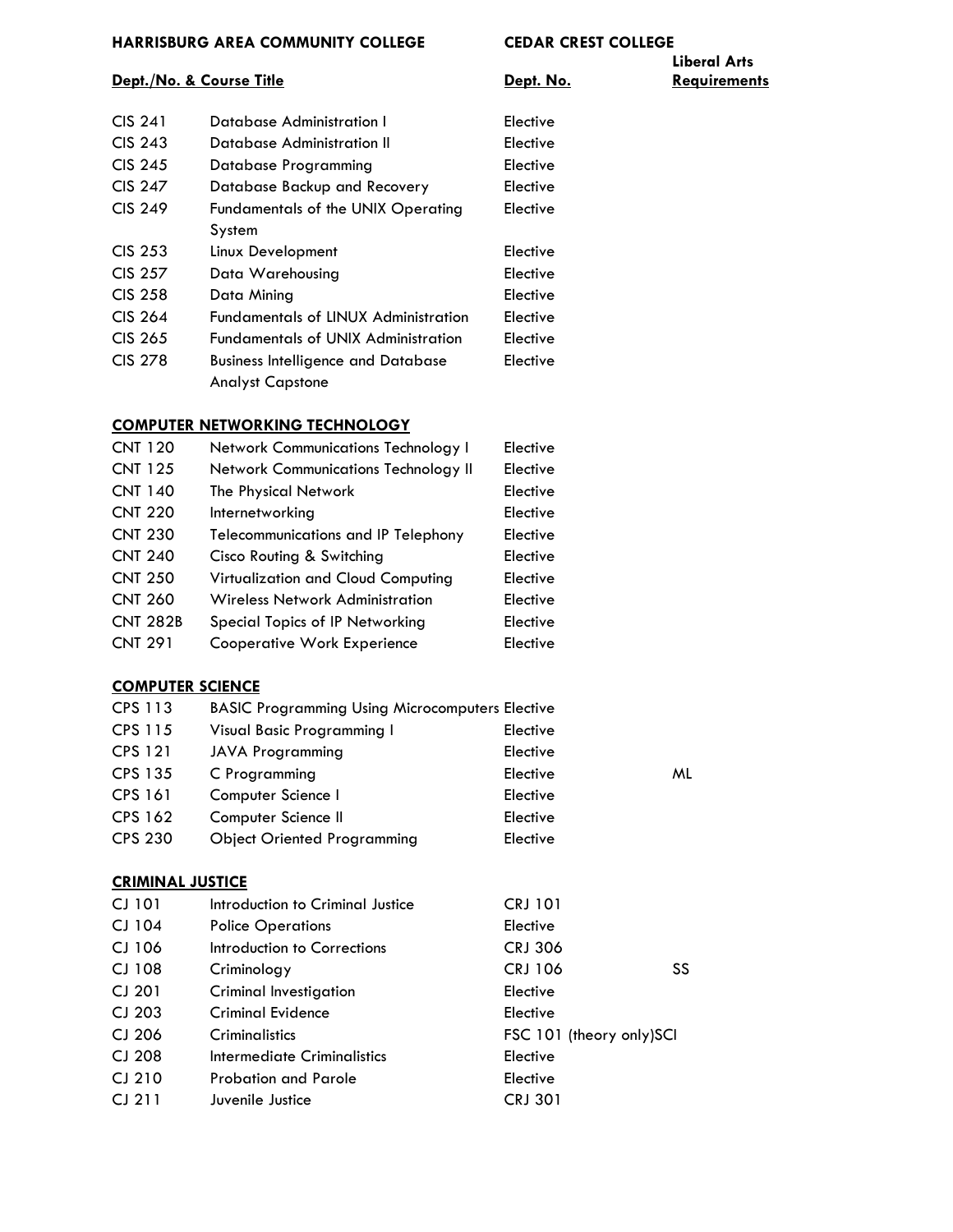# **Liberal Arts**

#### **Dept./No. & Course Title Constant Constant Constant Dept. No. Requirements**

| $CJ$ 212          | <b>Criminal Law and Procedure</b>       | Elective       |
|-------------------|-----------------------------------------|----------------|
| $CI$ 215          | Criminal Justice Organization and       | Elective       |
|                   | Administration                          |                |
| CJ 240            | <b>Ethics and Diverse Cultures</b>      | <b>CRJ 211</b> |
| CI <sub>243</sub> | International and Domestic Terrorism    | Elective       |
| CJ 245            | Criminal Justice Study Abroad in London | Elective       |
| $CI$ 251          | Criminal Justice Internship             | <b>CRJ 321</b> |
|                   |                                         |                |

## **CULINARY**

| <b>CULI 100</b> | The World of Wine                              | Elective |
|-----------------|------------------------------------------------|----------|
| <b>CULI 102</b> | <b>Applied Hospitality Math</b>                | Elective |
| <b>CULI 106</b> | Professional Bartending                        | Elective |
| <b>CULI 113</b> | Sanitation and Safety                          | Elective |
| <b>CULI 123</b> | Catering: Principles, Garnishing,              | Elective |
|                 | and Hors D'oeuvre                              |          |
| <b>CULI 133</b> | Culinary Arts I                                | Elective |
| <b>CULI 143</b> | Culinary Arts II                               | Elective |
| <b>CULI 153</b> | Culinary Arts III                              | Elective |
| <b>CULI 205</b> | <b>Restaurant Operations I</b>                 | Elective |
| <b>CULI 206</b> | <b>Restaurant Operations II</b>                | Elective |
| <b>CULI 207</b> | <b>Restaurant Operations III: Culinary</b>     | Elective |
| <b>CULI 209</b> | International Culinary Tour: Italy             | Elective |
| <b>CULI 210</b> | International Culinary Tour: Spain             | Elective |
| <b>CULI 211</b> | International Culinary Tour: France            | Elective |
| <b>CULI 221</b> | <b>Basic Foods: Preparation and Production</b> | Elective |
| <b>CULI 291</b> | Culinary Arts Internship                       | Elective |

#### **DENTAL ASSISTING**

| DA 170        | Dental Assisting Pre-Clinic                            | Elective <sup>*</sup> |
|---------------|--------------------------------------------------------|-----------------------|
| <b>DA 171</b> | Dental Assisting I                                     | Elective <sup>*</sup> |
| DA 172        | <b>Dental Materials</b>                                | Elective <sup>*</sup> |
| DA 173        | Dental Radiology I                                     | Elective <sup>*</sup> |
| DA 175        | Oral Anatomy                                           | Elective*             |
| DA 177        | Dental Science                                         | Elective <sup>*</sup> |
| DA 178        | Dental Clinical Experience                             | Elective <sup>*</sup> |
| DA 180        | <b>Dental Office Practice</b>                          | Elective*             |
| DA 181        | <b>Preventive Dentistry</b>                            | Elective <sup>*</sup> |
| DA 252        | <b>Expanded Functions I</b>                            | Elective*             |
| DA 253        | <b>Expanded Functions II</b>                           | Elective <sup>*</sup> |
|               | *Can ha usad as ULT alastus far Haalth Calanga daaraas |                       |

\*Can be used as HLT elective for Health Science degrees

# **DENTAL HYGIENE**

| DH 100 | Introduction to Dentistry          | Elective <sup>*</sup> |
|--------|------------------------------------|-----------------------|
| DH 101 | Dental Hygiene Theory and Clinical | Elective <sup>*</sup> |
|        | Experience I                       |                       |
| DH 110 | Dental Radiology I                 | Elective <sup>*</sup> |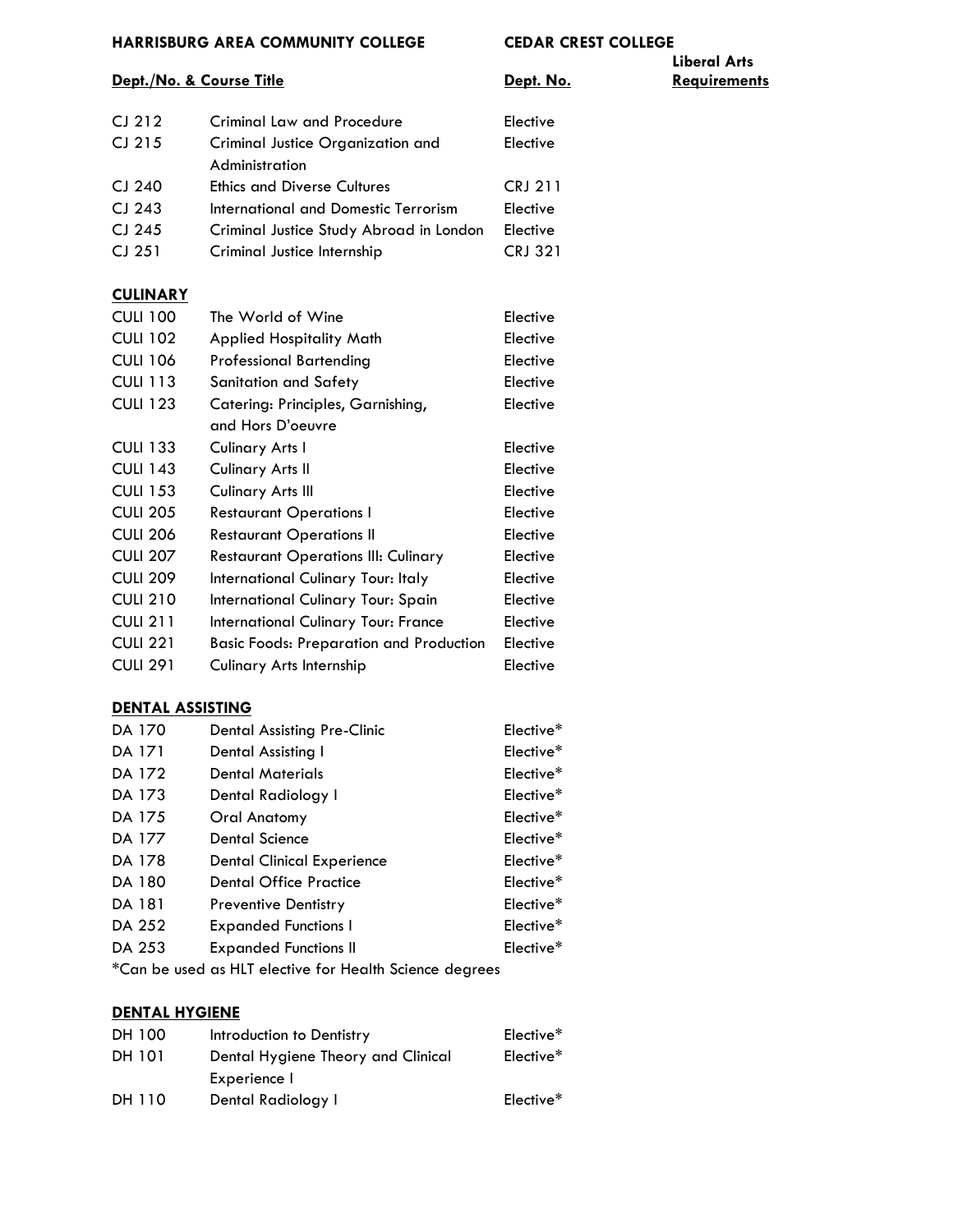#### **Dept./No. & Course Title Constant Constant Constant Periodic Constant Constant Constant Periodic Constant Constant Constant Periodic Constant Constant Periodic Constant Periodic Constant Periodic Constant Periodic Const**

| DH 111                                                  | Dental Radiology II                        | Elective* |  |
|---------------------------------------------------------|--------------------------------------------|-----------|--|
| DH 112                                                  | Dental Hygiene Theory II                   | Elective* |  |
| DH 113                                                  | Clinical Experience II                     | Elective* |  |
| DH 120                                                  | Dental Anatomy                             | Elective* |  |
| DH 121                                                  | Periodontics                               | Elective* |  |
| DH 130                                                  | Medical/Dental Emergencies                 | Elective* |  |
| DH 150                                                  | <b>Dental Materials</b>                    | Elective* |  |
| DH 160                                                  | <b>Extended Clinical Techniques and</b>    | Elective* |  |
|                                                         | Remediation                                |           |  |
| DH 161                                                  | <b>Clinical Techniques and Remediation</b> | Elective* |  |
| DH 170                                                  | <b>Techniques in Pain Management</b>       | Elective* |  |
| DH 211                                                  | Dental Hygiene Theory III                  | Elective* |  |
| DH 212                                                  | <b>Clinical Experience III</b>             | Elective* |  |
| DH 221                                                  | Periodontics II                            | Elective* |  |
| DH 223                                                  | Dental Hygiene Theory IV                   | Elective* |  |
| DH 224                                                  | <b>Clinical Experience IV</b>              | Elective* |  |
| DH 230                                                  | Oral Pathology                             | Elective* |  |
| DH 233                                                  | <b>Community Dental Health I</b>           | Elective* |  |
| DH 234                                                  | <b>Community Dental Health II</b>          | Elective* |  |
| DH 240                                                  | Pharmacology                               | Elective* |  |
| DH 251                                                  | <b>DH Expanded Functions I</b>             | Elective* |  |
| DH 252                                                  | <b>DH Expanded Functions II</b>            | Elective* |  |
| *Can be used as HLT elective for Health Science degrees |                                            |           |  |

## **DIAGNOSTIC MEDICAL SONOGRAPHY**

| <b>DMS 105</b> | Introduction to Health Care          | Elective*             |
|----------------|--------------------------------------|-----------------------|
| <b>DMS 110</b> | Introduction to Diagnostic Medical   | Elective*             |
|                | Sonography                           |                       |
| <b>DMS 115</b> | Clinical Experience I                | Elective*             |
| <b>DMS 120</b> | Diagnostic Medical Sonography Lab I  | Elective*             |
| <b>DMS 125</b> | <b>Clinical Experience II</b>        | Elective*             |
| <b>DMS 130</b> | Abdominal Sonography I               | Elective*             |
| <b>DMS 140</b> | Diagnostic Medical Sonography Lab II | Elective*             |
| <b>DMS 150</b> | OB/GYN Sonography I                  | Elective*             |
| <b>DMS 170</b> | <b>Acoustical Principles I</b>       | Elective*             |
| <b>DMS 180</b> | High Resolution Imaging              | Elective*             |
| <b>DMS 210</b> | Introduction to Vascular Sonography  | Elective*             |
| <b>DMS 215</b> | Clinical Experience III              | Elective*             |
| <b>DMS 220</b> | Diagnostic Medical Sonography Lablll | Elective <sup>*</sup> |
| <b>DMS 225</b> | <b>Clinical Experience IV</b>        | Elective*             |
| <b>DMS 230</b> | Abdominal Sonography II              | Elective*             |
| <b>DMS 250</b> | OB/GYN Sonography II                 | Elective*             |
| <b>DMS 270</b> | <b>Acoustical Principles II</b>      | Elective*             |
| <b>DMS 274</b> | Diagnostic Medical Sonography Topics | Elective <sup>*</sup> |
|                |                                      |                       |

\*Can be used as HLT Elective for Health Science degrees.

# **Liberal Arts**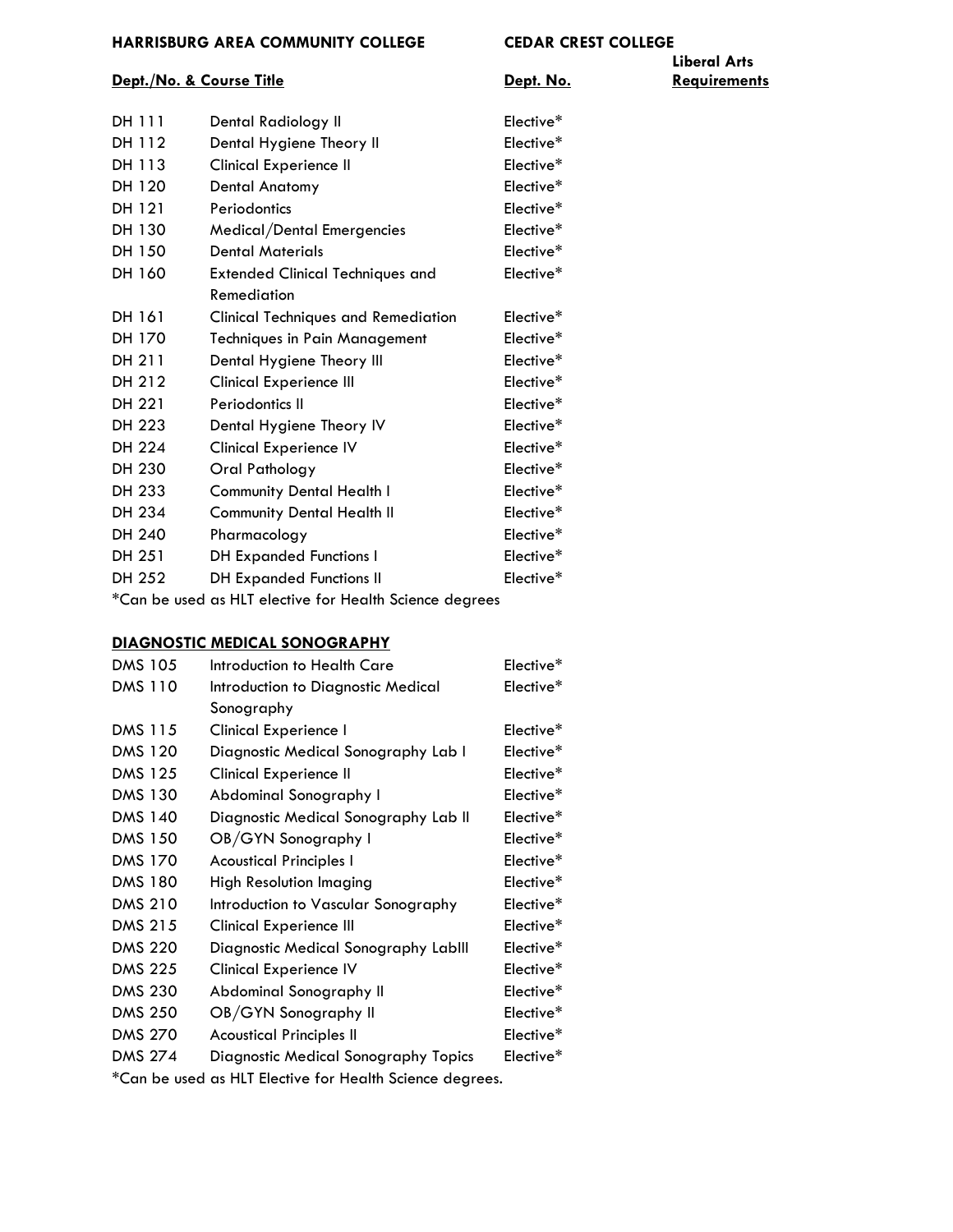|                          | <b>HARRISBURG AREA COMMUNITY COLLEGE</b>                               | <b>CEDAR CREST COLLEGE</b> |                     |
|--------------------------|------------------------------------------------------------------------|----------------------------|---------------------|
|                          |                                                                        |                            | <b>Liberal Arts</b> |
| Dept./No. & Course Title |                                                                        | Dept. No.                  | <b>Requirements</b> |
| <b>ECONOMICS</b>         |                                                                        |                            |                     |
| <b>ECON 201</b>          | Principles of Economics I: Macro                                       | <b>ECO 101</b>             |                     |
| <b>ECON 202</b>          | Principles of Economics II: Micro                                      | <b>ECO 102</b>             |                     |
|                          |                                                                        |                            |                     |
| <b>EDUCATION</b>         |                                                                        |                            |                     |
| <b>EDUC 101</b>          | <b>Foundations of Education</b>                                        | EDU 100                    |                     |
| <b>EDUC 110</b>          | Foundations of PK-4 Education                                          | <b>ECE 101</b>             |                     |
| <b>EDUC 111</b>          | <b>Fundamentals of Early Care</b>                                      | Elective                   |                     |
| <b>EDUC 120</b>          | <b>Observation and Assessment</b>                                      | <b>ECE 301</b>             |                     |
|                          | of the Young Child                                                     |                            |                     |
| <b>EDUC 130</b>          | Introduction to the Child<br><b>Development Associate</b>              | Elective                   |                     |
| <b>EDUC 131</b>          | <b>Child Development Associate</b>                                     | Elective                   |                     |
|                          | Assessment and Portfolio Preparation                                   |                            |                     |
| <b>EDUC 135</b>          | Health, Safety and Nutrition in Early                                  | <b>EDU 340</b>             |                     |
|                          | Childhood Care and Education                                           |                            |                     |
| <b>EDUC 140</b>          | Integrating the Arts and Play as<br><b>Educative Process</b>           | <b>EDU 308</b>             |                     |
| <b>EDUC 145</b>          | Infant and Toddler Care and Education                                  | Elective                   |                     |
| <b>EDUC 155</b>          | <b>Fundamentals of Family Child Care</b>                               | Elective                   |                     |
| <b>EDUC 165</b>          | <b>Fundamentals of School Age Care</b>                                 | Elective                   |                     |
| <b>EDUC 175</b>          | Program Administration in Early                                        | Elective                   |                     |
|                          | <b>Childhood Care and Education</b>                                    |                            |                     |
| <b>EDUC 180</b>          | Diversity and Partnerships in                                          | <b>SPE 346</b>             |                     |
| <b>EDUC 185</b>          | Family, Schools, and Community<br>Development and Behavior in Children | Elective                   |                     |
| <b>EDUC 190</b>          | Growth and Wellness in Childhood                                       | Elective                   |                     |
| <b>EDUC 210</b>          | <b>Exceptional Learners</b>                                            | <b>SPE 242</b>             |                     |
| <b>EDUC 211</b>          | Early Childhood Inclusion                                              | Elective                   |                     |
| <b>EDUC 220</b>          | Mathematics for the Young Learner                                      | <b>EDU 332</b>             |                     |
| <b>EDUC 260</b>          | Social Studies for the Young Learner                                   | EDU 317                    |                     |
| <b>EDUC 261</b>          | Integrating Curriculum in Early                                        | Elective                   |                     |
|                          | <b>Childhood Classrooms</b>                                            |                            |                     |
| <b>EDUC 270</b>          | Foundations of Early Literacy                                          | <b>ECE 207</b>             |                     |
| <b>EDUC 290</b>          | Principles of Classroom Instruction                                    | Elective                   |                     |
| <b>EDUC 291</b>          | <b>Early Care and Education Practicum</b>                              | Elective                   |                     |
| <b>EDUC 295</b>          | Program Development and                                                | Elective                   |                     |
|                          | Supervision for Directors in Childcare                                 |                            |                     |
| <b>EDUC 296</b>          | Leadership and Professionalism for                                     | Elective                   |                     |
|                          | <b>EMERGENCY MEDICAL SERVICES</b>                                      |                            |                     |
| <b>EMS 131</b>           | <b>EMT Basic</b>                                                       | Elective*                  |                     |
| <b>EMS 132</b>           | <b>EMT Basic Field Experience</b>                                      | Elective*                  |                     |
| <b>EMS 133</b>           | <b>EMT</b> Instructor                                                  | Elective*                  |                     |
| <b>EMS 200</b>           | Introduction to Advanced Life Support                                  | Elective*                  |                     |
| <b>EMS 231</b>           | Advanced Life Support I                                                | Elective*                  |                     |
| <b>EMS 232</b>           | <b>ALS Hospital Experience</b>                                         | Elective*                  |                     |
| <b>EMS 233</b>           | Advanced Life Support II                                               | Elective*                  |                     |
| <b>EMS 234</b>           | ALS Hospital Experience II                                             | Elective*                  |                     |
| <b>EMS 235</b>           | Advanced Life Support III                                              | Elective*                  |                     |
| <b>EMS 236</b>           | ALS Hospital Experience III                                            | Elective*                  |                     |
| <b>EMS 237</b>           | ALS Field Experience                                                   | Elective*                  |                     |
| <b>EMS 238</b>           | Introduction to Rescue                                                 | Elective*                  |                     |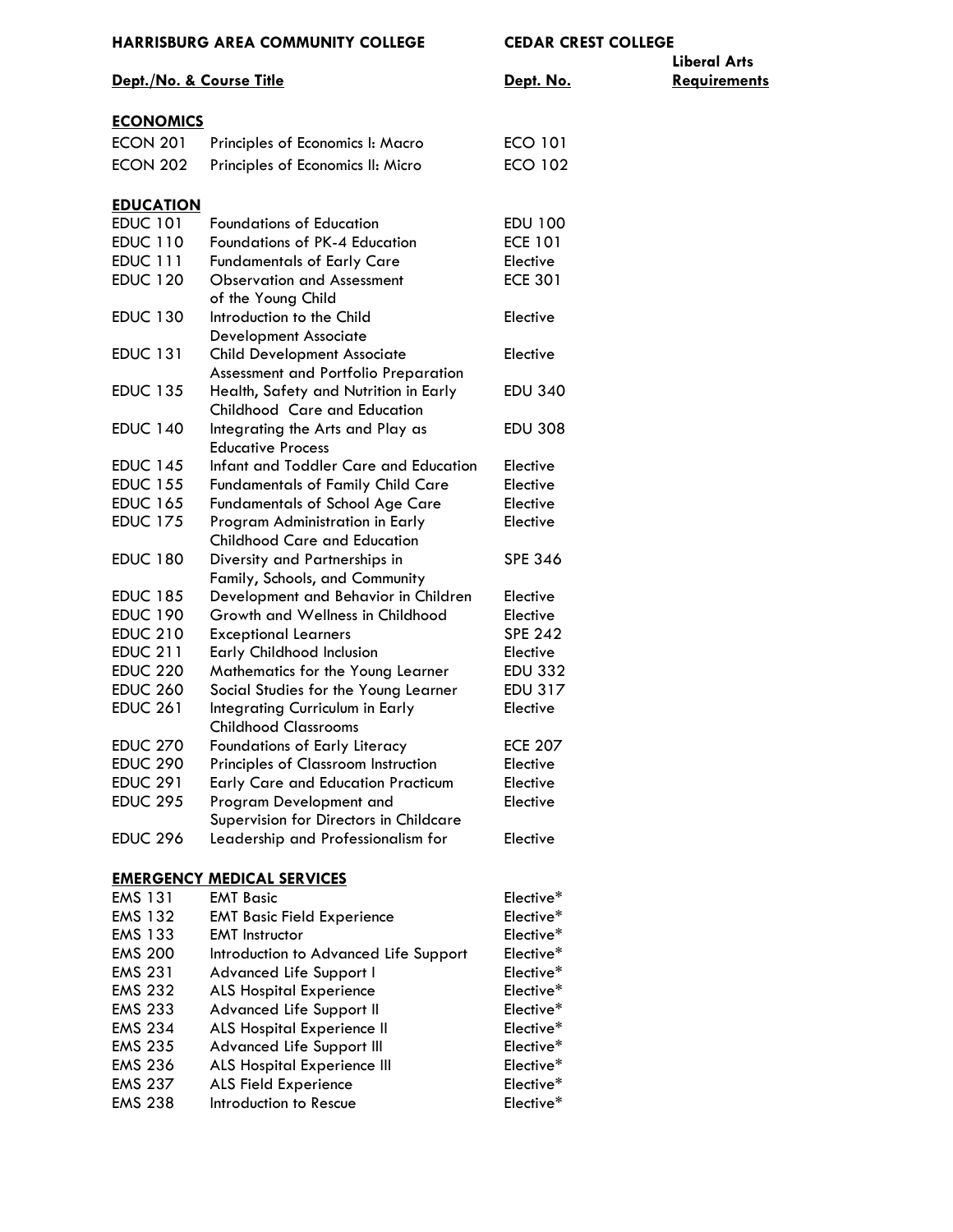| HARRISBURG AREA COMMUNITY COLLEGE   |                                                                              | CEDAR CREST COLLEGE        |                                     |
|-------------------------------------|------------------------------------------------------------------------------|----------------------------|-------------------------------------|
| Dept./No. & Course Title            |                                                                              | Dept. No.                  | <b>Liberal Arts</b><br>Requirements |
| <b>EMS 240</b>                      | Introduction to Emergency Medical                                            | Elective*                  |                                     |
| <b>EMS 241</b>                      | E Services Emergency Medical<br>Services: Externship                         | Elective*                  |                                     |
| <b>EMS 243</b>                      | Advanced Life Support Special Topics                                         | Elective*                  |                                     |
| <b>EMS 244</b>                      | Advanced Life Support Special Topics Elective*<br><b>Hospital Experience</b> |                            |                                     |
| <b>EMS 245</b>                      | <b>ALS Field Summative Evaluation</b>                                        | Elective*                  |                                     |
| <b>EMS 250</b>                      | Prehospital RN                                                               | Elective*                  |                                     |
|                                     | *Can be used as elective credit for HLT majors                               |                            |                                     |
| <b>ENGLISH</b>                      |                                                                              |                            |                                     |
| <b>ENGL 101</b>                     | <b>English Composition I</b>                                                 | Elective                   |                                     |
| <b>ENGL 101H</b>                    | Honors English Composition I                                                 | Elective                   |                                     |
| <b>ENGL 102</b>                     | <b>English Composition II</b>                                                | <b>WRI 100</b>             | $WRI-1$                             |
| <b>ENGL 102H</b>                    | Honors English Composition II                                                | Elective                   | WRI-1                               |
| <b>ENGL 104</b>                     | <b>Technical Writing</b>                                                     | Elective                   |                                     |
| <b>ENGL 106</b>                     | <b>Business Writing</b>                                                      | Elective                   |                                     |
| <b>ENGL 107</b>                     | Creative Writing I                                                           | Elective                   | ART                                 |
| <b>ENGL 108</b>                     | <b>Creative Writing II</b>                                                   | Elective                   | <b>ART</b>                          |
| <b>ENGL 201</b>                     | Major English Writers I                                                      | <b>ENG 101</b>             | <b>HUM</b>                          |
| <b>ENGL 202</b>                     | Major English Writers II                                                     | <b>ENG 102</b>             | <b>HUM</b>                          |
| <b>ENGL 203</b>                     | Major American Writers I                                                     | Elective                   | <b>HUM</b>                          |
| <b>ENGL 204</b>                     | Major American Writers II                                                    | Elective                   | <b>HUM</b>                          |
| <b>ENGL 205</b>                     | World Literature I                                                           | <b>ENG 105</b>             | GS                                  |
| <b>ENGL 206</b>                     | World Literature II                                                          | <b>ENG 145</b>             | <b>GS</b>                           |
| <b>ENGL 207</b><br><b>ENGL 207H</b> | Introduction to Literature<br>Honors Introduction to Literature              | Elective                   | <b>HUM</b><br><b>HUM</b>            |
| <b>ENGL 217</b>                     |                                                                              | Elective                   | <b>HUM</b>                          |
|                                     | African American Literature                                                  | <b>ENG 223</b>             | <b>HUM</b>                          |
| <b>ENGL 246</b><br><b>ENGL 247</b>  | Shakespeare<br>English Arthurian Literature                                  | Elective<br><b>ENG 225</b> | <b>HUM</b>                          |
| <b>ENGL 265</b>                     | <b>Women Writers</b>                                                         | Elective                   | <b>HUM</b>                          |
| <b>ENGL 267</b>                     | <b>Banned Books</b>                                                          | Elective                   | <b>HUM</b>                          |
| <b>ENGL 269</b>                     | Native American Literature                                                   | <b>ENG 223</b>             | <b>HUM</b>                          |
| <b>ENGL 275</b>                     | Science Fiction                                                              | Elective                   | <b>HUM</b>                          |
| <b>ENGL 278</b>                     | <b>American Short Story</b>                                                  | <b>ENG 242</b>             | <b>HUM</b>                          |
| <b>ENGL 279</b>                     | The Modern Novella                                                           | Elective                   | <b>HUM</b>                          |
| <b>ENTREPRENEURSHIP</b>             |                                                                              |                            |                                     |
| <b>ENTR 101</b>                     | Introduction to Entrepreneurship                                             | Elective                   |                                     |
| <b>ENTR 103</b>                     | Product Management for the Entrepreneur Elective                             |                            |                                     |
| <b>ENTR 203</b>                     | Finance and Accounting for the                                               | Elective                   |                                     |
|                                     | Entrepreneur                                                                 |                            |                                     |
|                                     |                                                                              |                            |                                     |
|                                     | <b>ENVIRONMENTAL SCIENCE</b>                                                 |                            |                                     |
|                                     | <b>ENVS 201</b> Introduction to Environmental Science                        | <b>ENS 101</b>             | SCI                                 |
|                                     | <b>ENVIRONMENTAL SPECIALIST</b>                                              |                            |                                     |
| <b>ENSP 100A</b>                    | <b>Environmental Seminar</b>                                                 | Reviewed Individually      |                                     |
| <b>ENSP 100B</b>                    | <b>Environmental Seminar</b>                                                 | Reviewed Individually      |                                     |
| <b>ENSP 100C</b>                    | <b>Environmental Seminar</b>                                                 | Reviewed Individually      |                                     |
| <b>ENSP 100D</b>                    | <b>Environmental Seminar</b>                                                 | Reviewed Individually      |                                     |
|                                     |                                                                              |                            |                                     |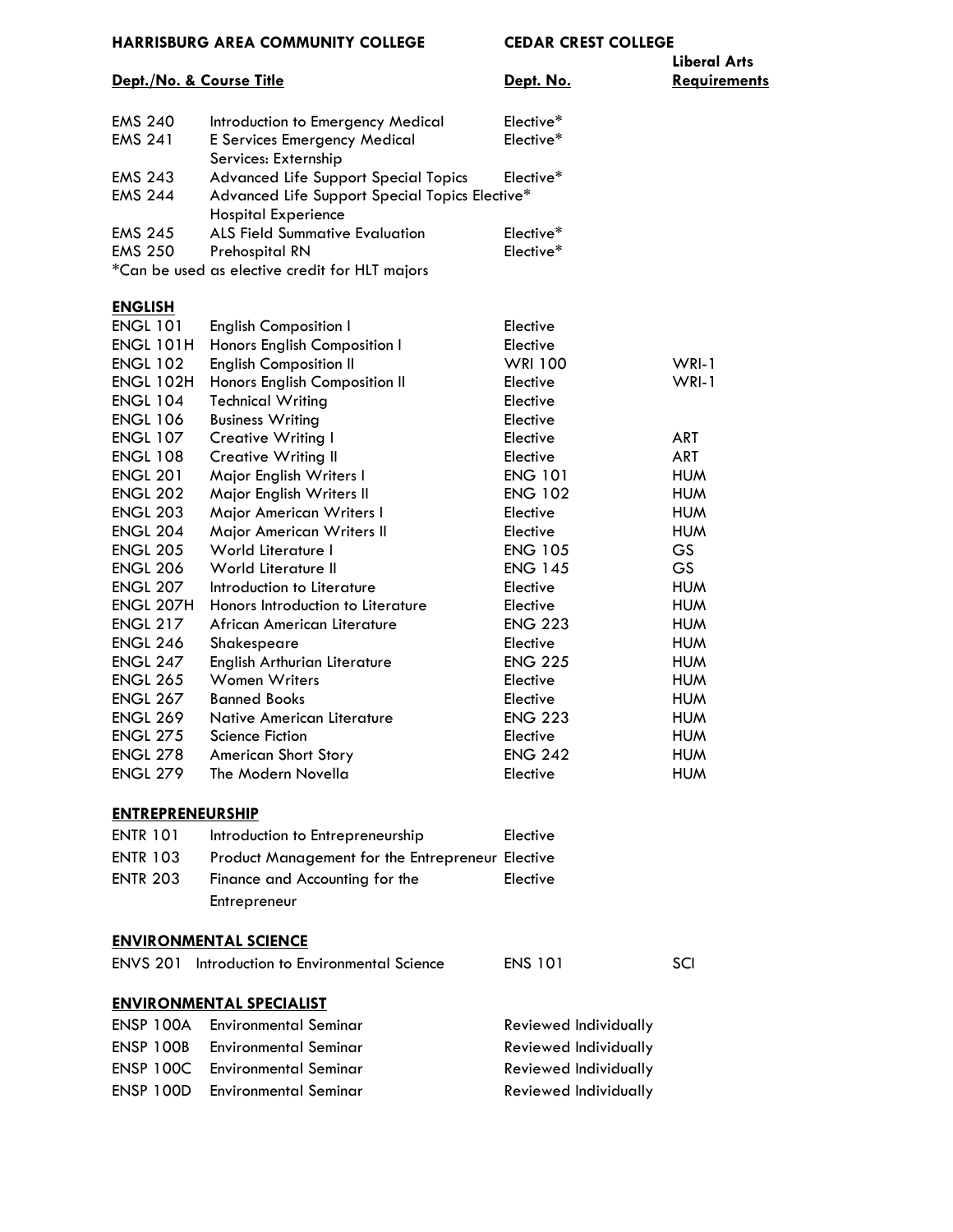| Dept./No. & Course Title |                                                      | Dept. No.             | <b>Liberal Arts</b><br><b>Requirements</b> |  |
|--------------------------|------------------------------------------------------|-----------------------|--------------------------------------------|--|
| <b>ENSP 200</b>          | <b>Quantitative Field Methods</b>                    | Elective              | SCI                                        |  |
| <b>ENSP 205</b>          | <b>Environmental Lab Methods</b>                     | Elective              | SCI                                        |  |
| <b>ENSP 230</b>          | Pollution Prevention and Waste                       | Elective              | SCI                                        |  |
|                          | Management                                           |                       |                                            |  |
| <b>ENSP 235</b>          | Environmental Systems and Sustainability             | Elective              | SCI                                        |  |
| <b>ENSP 260A</b>         | Environmental Internship                             | Reviewed Individually |                                            |  |
| <b>ENSP 260B</b>         | Environmental Internship                             | Reviewed Individually |                                            |  |
| <b>EXERCISE SCIENCE</b>  |                                                      |                       |                                            |  |
| EXSC102                  | Introduction to the Exercise Sciences                | EXS 100               |                                            |  |
| <b>EXSC104</b>           | <b>Exercise Measurement and Prescription</b>         | Elective*             |                                            |  |
| <b>EXSC150</b>           | <b>Exercise for Special Populations</b>              | Elective*             |                                            |  |
| <b>EXSC 202</b>          | <b>Functional Anatomy and Exercise</b><br>Physiology | <b>EXS 202</b>        |                                            |  |
| <b>EXSC 203</b>          | <b>Exercise Testing and Measurement</b>              | Elective*             |                                            |  |
| <b>EXSC 204</b>          | <b>Exercise Physiology</b>                           | <b>EXS 200</b>        |                                            |  |
| <b>EXSC 206</b>          | <b>Exercise Prescription</b>                         | Elective*             |                                            |  |
| <b>EXSC 208</b>          | Methods of Instruction and Personal<br>Training      | Elective*             |                                            |  |
|                          | *Can be used as elective credit for EXS major.       |                       |                                            |  |
| <b>FINANCE</b>           |                                                      |                       |                                            |  |
| <b>FIN 100</b>           | Personal Money Management                            | Elective              |                                            |  |
| <b>FIN 201</b>           | Principles of Finance                                | Elective              |                                            |  |
|                          | <b>FOUNDATIONAL STUDIES</b>                          |                       |                                            |  |
| FS 125                   | Becoming a Master Student                            | Elective              |                                            |  |
| FS 130                   | <b>Promoting Academic Success</b>                    | Elective              |                                            |  |
| <b>FRENCH</b>            |                                                      |                       |                                            |  |
| <b>FRCH 101</b>          | <b>Elementary French I</b>                           | Elective              | GS                                         |  |
| <b>FRCH 102</b>          | <b>Elementary French II</b>                          | Elective              | GS                                         |  |
| <b>FRCH 201</b>          | Intermediate French I                                | Elective              | GS                                         |  |
| <b>FRCH 202</b>          | Intermediate French II                               | Elective              | <b>GS</b>                                  |  |
|                          | <b>GEOGRAPHIC INFORMATION SYSTEMS</b>                |                       |                                            |  |
| GIS 141                  | Introduction to Geographic Information               | <b>CRJ 110</b>        |                                            |  |
|                          | Systems (GIS)                                        |                       |                                            |  |
| <b>GIS 141H</b>          | Honors Introduction to Geographic                    | <b>CRJ 110</b>        |                                            |  |
|                          | <b>Information Systems</b>                           |                       |                                            |  |
| GIS 151                  | Cartographic Design for GIS                          | Elective              |                                            |  |
| GIS 163                  | <b>Advanced Geographic Information</b>               | Elective              |                                            |  |
|                          | Systems                                              |                       |                                            |  |
| <b>GEOGRAPHY</b>         |                                                      |                       |                                            |  |
| <b>GEOG 101</b>          | <b>Physical Geography</b>                            | Elective              | GS                                         |  |
| <b>GEOG 201</b>          | <b>World Geography</b>                               | Elective              | GS                                         |  |
| <b>GEOG 230</b>          | Introduction to Human Geography                      | Elective              | GS                                         |  |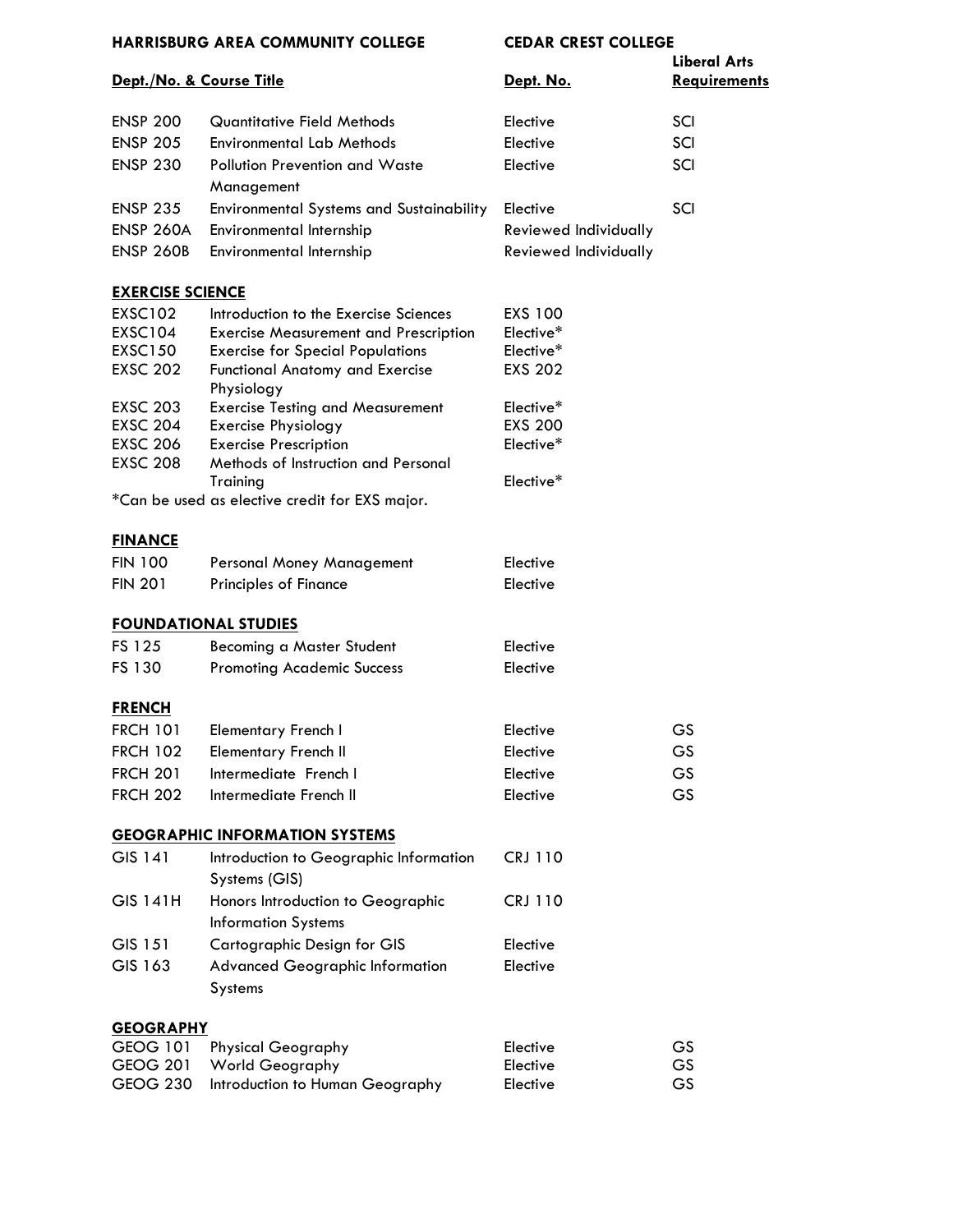| <b>HARRISBURG AREA COMMUNITY COLLEGE</b> |                                                         | <b>CEDAR CREST COLLEGE</b> |                                            |
|------------------------------------------|---------------------------------------------------------|----------------------------|--------------------------------------------|
| Dept./No. & Course Title                 |                                                         | Dept. No.                  | <b>Liberal Arts</b><br><b>Requirements</b> |
| <b>GEOLOGY</b>                           |                                                         |                            |                                            |
| <b>GEOL 101</b>                          | <b>Physical Geology</b>                                 | Elective                   | SCI                                        |
| <b>GEOL 101H</b>                         | <b>Honors Physical Geology</b>                          | Elective                   | SCI                                        |
| <b>GEOL 102</b>                          | <b>Historical Geology</b>                               | Elective                   | SCI                                        |
| <b>GEOL 201</b>                          | <b>Environmental Geology</b>                            | Elective                   | SCI                                        |
| <b>GERMAN</b>                            |                                                         |                            |                                            |
| <b>GRMN 101</b>                          | <b>Elementary German I</b>                              | Elective                   | GS                                         |
| <b>GRMN 102</b>                          | <b>Elementary German II</b>                             | Elective                   | <b>GS</b>                                  |
| <b>GRMN 201</b>                          | Intermediate German I                                   | Elective                   | GS                                         |
| <b>GRMN 202</b>                          | Intermediate German II                                  | Elective                   | GS                                         |
| <b>GERONTOLOGY</b>                       |                                                         |                            |                                            |
| <b>GERT 100</b>                          | Introduction to Gerontology                             | Elective                   |                                            |
| <b>GERT 101</b>                          | Introduction to Gerontology-Social<br>Services          | Elective                   |                                            |
| <b>GERT 102</b>                          | Introduction to Gerontology-Allied Health Elective      |                            |                                            |
| <b>GERT 103</b>                          | Introduction to Gerontology-<br>Psychosocial Issues and | <b>SWK 243</b>             | SS                                         |
| <b>GERT 201</b>                          | <b>Social Aspects Aging</b>                             |                            |                                            |
| <b>GERT 104</b>                          | Introduction to Gerontology-Service<br>Learning         | Elective                   |                                            |
| <b>GERT 105</b>                          | <b>Careers in Gerontology</b>                           | Elective                   |                                            |
| <b>GERT 200</b>                          | Law, Ethics, and Aging                                  | Elective                   | SS                                         |
| <b>GERT 210</b>                          | Fitness and Health Promotion for<br>the Older Adult     | <b>HLT 100</b>             | SS                                         |
| <b>GERT 211</b>                          | Women and Aging                                         | Elective                   | SS                                         |
| <b>GERT 215</b>                          | Aging around the World                                  | Elective                   | SS                                         |
| <b>GERT 225</b>                          | Long Term Care Leadership and<br>Management             | Elective                   | SS                                         |
| <b>GERT 232</b>                          | Death and Dying                                         | <b>REL 220</b>             | SS                                         |
|                                          | <b>GOVERNMENT AND POLITICS</b>                          |                            |                                            |
| GP 201                                   | Introduction to American Government                     | <b>PSC 110</b>             |                                            |
| GP 202                                   | The Politics of States and Cities                       | Elective                   |                                            |
| GP 205                                   | <b>International Relations</b>                          | <b>PSC 120</b>             | GS                                         |
| GP 208                                   | <b>Comparative Politics</b>                             | <b>PSC 206</b>             | <b>GS</b>                                  |
| <b>GREEN TECHNOLOGIES</b>                |                                                         |                            |                                            |
| <b>GREN 101</b>                          | Introduction to Alternative Energy                      | Elective                   | SCI                                        |
| <b>GREN 102</b>                          | <b>Alternative Energy Economics</b>                     | Elective                   | SCI                                        |
| <b>GREN 105</b>                          | Photovoltaic Energy and Systems I                       | Elective                   | SCI                                        |
| <b>GREN 110</b>                          | Wind Energy and Systems I                               | Elective                   | SCI                                        |
| <b>GREN 115</b>                          | Geothermal Energy and Systems I                         | Elective                   | SCI                                        |
| <b>GREN 125</b>                          | Distributed Generation and Storage I                    | Elective                   | SCI                                        |
| <b>GREN 200</b>                          | Introduction to Energy Analysis                         | Elective                   | SCI                                        |
| <b>GREN 205</b>                          | Photovoltaic Energy and Systems II                      | Elective                   | SCI                                        |
| <b>GREN 210</b>                          | Wind Energy and Systems II                              | Elective                   | SCI                                        |
| <b>GREN 215</b>                          | Geothermal Energy and Systems II                        | Elective                   | SCI                                        |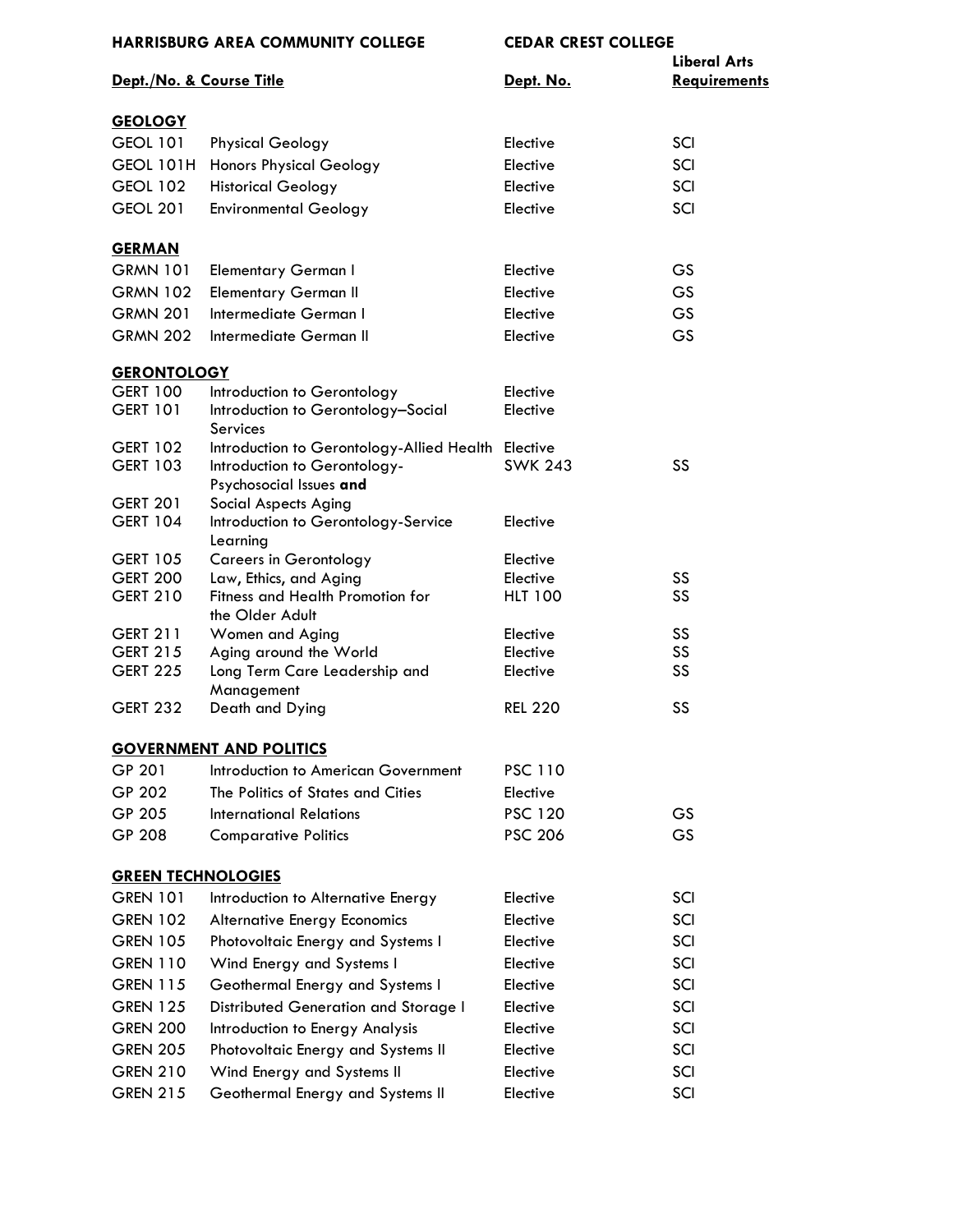### **Dept./No. & Course Title Constant Constant Constant Periodic Constant Constant Constant Periodic Constant Constant Constant Periodic Constant Constant Periodic Constant Periodic Constant Periodic Constant Periodic Const**

Elective\*

**Liberal Arts**

### **[HEALTH](http://www.hacc.edu/ProgramsandCourses/Course-Descriptions-Display.cfm)**

| <b>HLTH 101</b> | Healthful Living                                      |
|-----------------|-------------------------------------------------------|
|                 | *Can be used as HLT elective for Health Science major |

| <b>HISTORY</b>   |                                  |                |            |
|------------------|----------------------------------|----------------|------------|
| <b>HIST 101</b>  | World History I                  | Elective       | GS         |
| <b>HIST 101H</b> | Honors World History I           | Elective       | GS         |
| <b>HIST 102</b>  | World History II                 | Elective       | GS         |
| <b>HIST 103</b>  | History of the United States I   | <b>HIS 121</b> | <b>HUM</b> |
| <b>HIST 103H</b> | Honors United States History I   | <b>HIS 121</b> | <b>HUM</b> |
| <b>HIST 104</b>  | History of the United States II  | <b>HIS 122</b> | <b>HUM</b> |
| <b>HIST 107</b>  | Contemporary American History    | Elective       | <b>HUM</b> |
| <b>HIST 110</b>  | America in Vietnam               | Elective       | GS         |
| <b>HIST 111</b>  | <b>Twentieth Century Europe</b>  | Elective       | <b>HUM</b> |
| <b>HIST 120</b>  | Military History of World War II | Elective       |            |
| <b>HIST 161</b>  | The American Civil War and       | <b>HIS 223</b> | <b>HUM</b> |
|                  | Reconstruction                   |                |            |
| <b>HIST 201</b>  | <b>Western Civilization I</b>    | <b>HIS 107</b> | <b>HUM</b> |
| <b>HIST 202</b>  | <b>Western Civilization II</b>   | <b>HIS 108</b> | <b>HUM</b> |
| <b>HIST 205</b>  | <b>Black History</b>             | <b>HIS 232</b> | <b>HUM</b> |
| <b>HIST 214</b>  | A History of the Middle East     | Elective       | GS.        |
| <b>HIST 218</b>  | Hitler and Nazi Germany          | Elective       | <b>HUM</b> |
| <b>HIST 221</b>  | History of England               | Elective       | <b>HUM</b> |

#### **[HONORS STUDIES](http://www.hacc.edu/ProgramsandCourses/Course-Descriptions-Display.cfm)**

| HONS 101H Honors Foundation Seminar:    | Elective |
|-----------------------------------------|----------|
| <b>Education As Critical Inquiry</b>    |          |
| HONS 250H Honors Capstone Seminar:      | Elective |
| An Inquiry into Meaning, Value And Self |          |

### **[HORTICULTURE](http://www.hacc.edu/ProgramsandCourses/Course-Descriptions-Display.cfm)**

| <b>HORT 101</b> | Introduction to Horticulture                 | Elective  |
|-----------------|----------------------------------------------|-----------|
| <b>HORT 110</b> | Greenhouse Production                        | Elective* |
| <b>HORT 130</b> | Horticulture Business Management             | Elective* |
| <b>HORT 161</b> | Woody Plants: Tree Identification            | Elective  |
| <b>HORT 163</b> | Woody Plants: Shrub Identification           | Elective  |
| <b>HORT 165</b> | Herbaceous Plants: Perennials,               | Elective  |
|                 | <b>Grasses and Vines</b>                     |           |
| <b>HORT 167</b> | Herbaceous Plants: Perennials,               | Elective  |
|                 | Annuals, and Tropical Plants                 |           |
| <b>HORT 200</b> | Entomology: Plants, Insects, and Diseases    | Elective  |
| <b>HORT 210</b> | <b>Greenhouse Production: Bedding Plants</b> | Elective* |
|                 | *Can be used as a BUA elective.              |           |

#### **[HOSPITALITY TOURSIM MANAGEMENT](http://www.hacc.edu/ProgramsandCourses/Course-Descriptions-Display.cfm)**

| <b>HTMT 101</b> | Introduction to Hospitality and | Elective |
|-----------------|---------------------------------|----------|
|                 | Tourism Industry                |          |
| <b>HTMT 104</b> | Nutrition for Food Service      | Elective |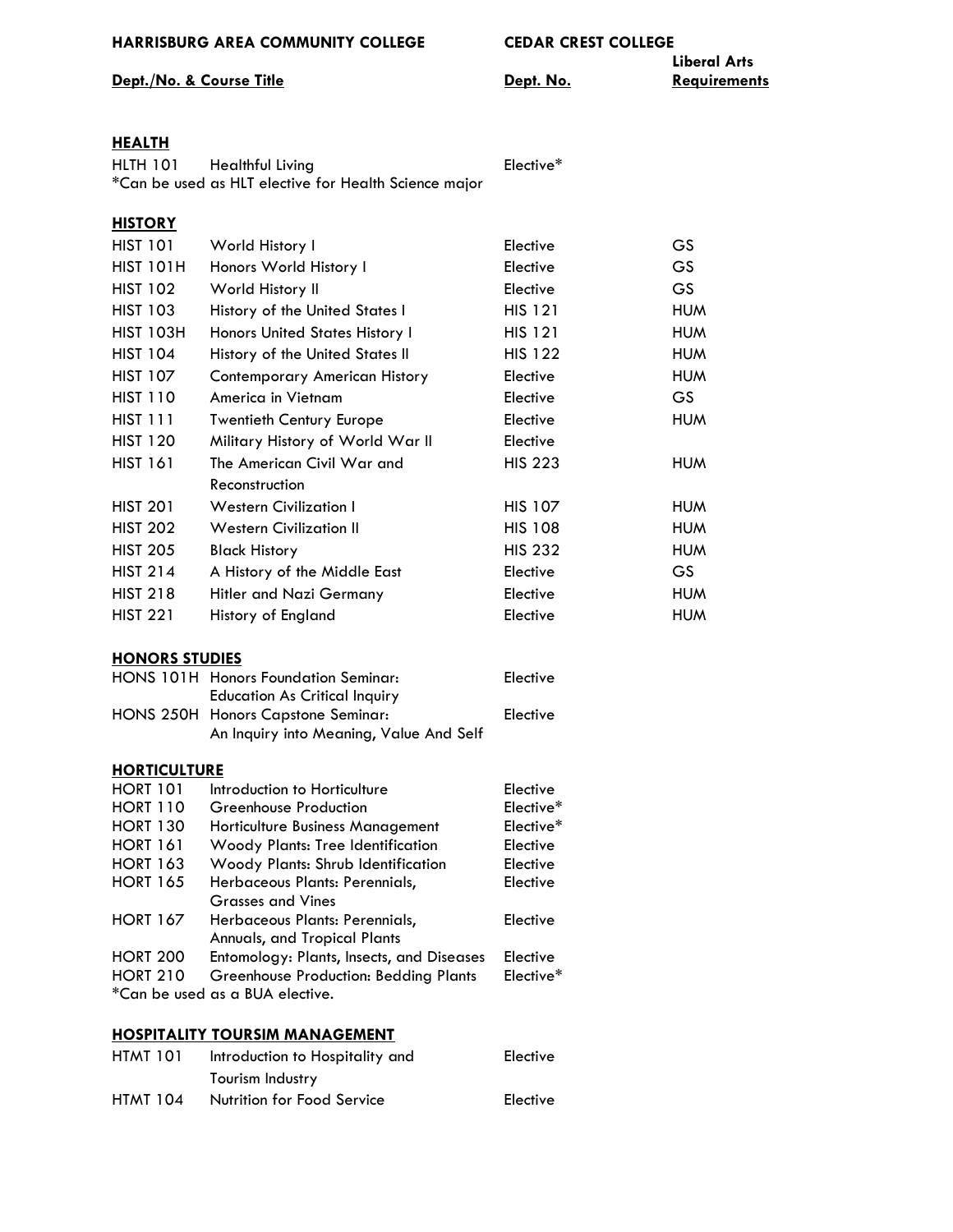# **Liberal Arts**

#### **Dept./No. & Course Title Constant Constant Constant Periodic Constant Constant Constant Periodic Constant Constant Constant Periodic Constant Constant Periodic Constant Periodic Constant Periodic Constant Periodic Const**

| HTMT 110        | Menu Design and Marketing                       | Elective        |
|-----------------|-------------------------------------------------|-----------------|
| HTMT 122        | Food Purchasing, Receiving, and Storing         | Elective        |
| HTMT 125        | Dining Room Management                          | Elective        |
| HTMT 154        | Supervisory Housekeeping                        | Elective        |
| HTMT 201        | Tourism: Theories and Practices                 | Elective        |
| <b>HTMT 202</b> | <b>Principles of Travel Selling</b>             | Elective        |
| HTMT 203        | Group Travel Planning                           | Elective        |
| HTMT 212        | Front Office Operations and Management Elective |                 |
| HTMT 213        | Marketing: Hospitality and Tourism              | Elective        |
| <b>HTMT 225</b> | <b>Destination Geography</b>                    | Elective        |
| HTMT 231        | Cost Control: Food, Beverage, and Labor         | <b>Elective</b> |
| HTMT 251        | <b>Hospitality Supervision</b>                  | Elective        |
| HTMT 269        | <b>Hospitality Industry Computer Systems</b>    | Elective        |
| <b>HTMT 270</b> | <b>Convention and Events Management</b>         | Elective        |
| HTMT 277        | Hospitality & Tourism in London and Paris       | Elective        |
| HTMT 278        | <b>Hospitality &amp; Tourism Management</b>     | Elective        |
|                 | Co-Op Seminar & Field Experience                |                 |
| HTMT 279        | <b>Travel Reservation Systems</b>               | Elective        |

### **[HUMAN SERVICES](http://www.hacc.edu/ProgramsandCourses/Course-Descriptions-Display.cfm)**

| <b>HUMS 100</b> | Introduction to Human Services and         | <b>SWK 201</b>        |
|-----------------|--------------------------------------------|-----------------------|
| <b>HUMS 121</b> | Skills and Methods in Human Services       |                       |
| <b>HUMS 108</b> | Drugs and Alcohol: Use and Abuse           | Elective*             |
| <b>HUMS 109</b> | Drugs and Alcohol: Issues and Treatment    | Elective*             |
| <b>HUMS 120</b> | Social Welfare Programs and Policies       | Elective <sup>*</sup> |
| <b>HUMS 122</b> | Skills and Methods in Human Services II    | Elective <sup>*</sup> |
| <b>HUMS 200</b> | Group Work Practice                        | Elective <sup>*</sup> |
| <b>HUMS 206</b> | Human Development in a Societal            | Elective <sup>*</sup> |
|                 | Environment                                |                       |
| <b>HUMS 215</b> | Field Work Practicum                       | Elective*             |
| <b>HUMS 216</b> | Crisis and Brief Intervention Counseling   | Elective <sup>*</sup> |
| <b>HUMS 217</b> | <b>Addictions Counseling Interventions</b> | Elective*             |
| <b>HUMS 218</b> | Co-Occurring Disorders                     | Elective <sup>*</sup> |
| <b>HUMS 219</b> | Drug and Alcohol Screening and             | Elective <sup>*</sup> |
|                 | Assessment                                 |                       |
| <b>HUMS 220</b> | Drug and Alcohol Advanced                  | Elective*             |
|                 | Therapeutic Skills                         |                       |
|                 |                                            |                       |

\*Can be used as elective for Social Work Major.

### **[HUMANITIES](http://www.hacc.edu/ProgramsandCourses/Course-Descriptions-Display.cfm)**

| <b>HUM 101</b>  | Modern Culture and the Arts             | Elective | <b>HUM</b> |
|-----------------|-----------------------------------------|----------|------------|
| <b>HUM 101H</b> | Honors Modern Culture and the Arts      | Elective | <b>HUM</b> |
| <b>HUM 114</b>  | <b>Chinese Arts and Culture</b>         | Elective | GS.        |
| <b>HUM 115</b>  | Architecture: Aesthetics and History    | Elective | <b>HUM</b> |
| <b>HUM 116</b>  | Introduction to Lesbian and Gay Studies | Elective | <b>HUM</b> |
| <b>HUM 201</b>  | World Mythology                         | Elective | GS.        |
| <b>HUM 201H</b> | Honors World Mythology                  | Elective | GS         |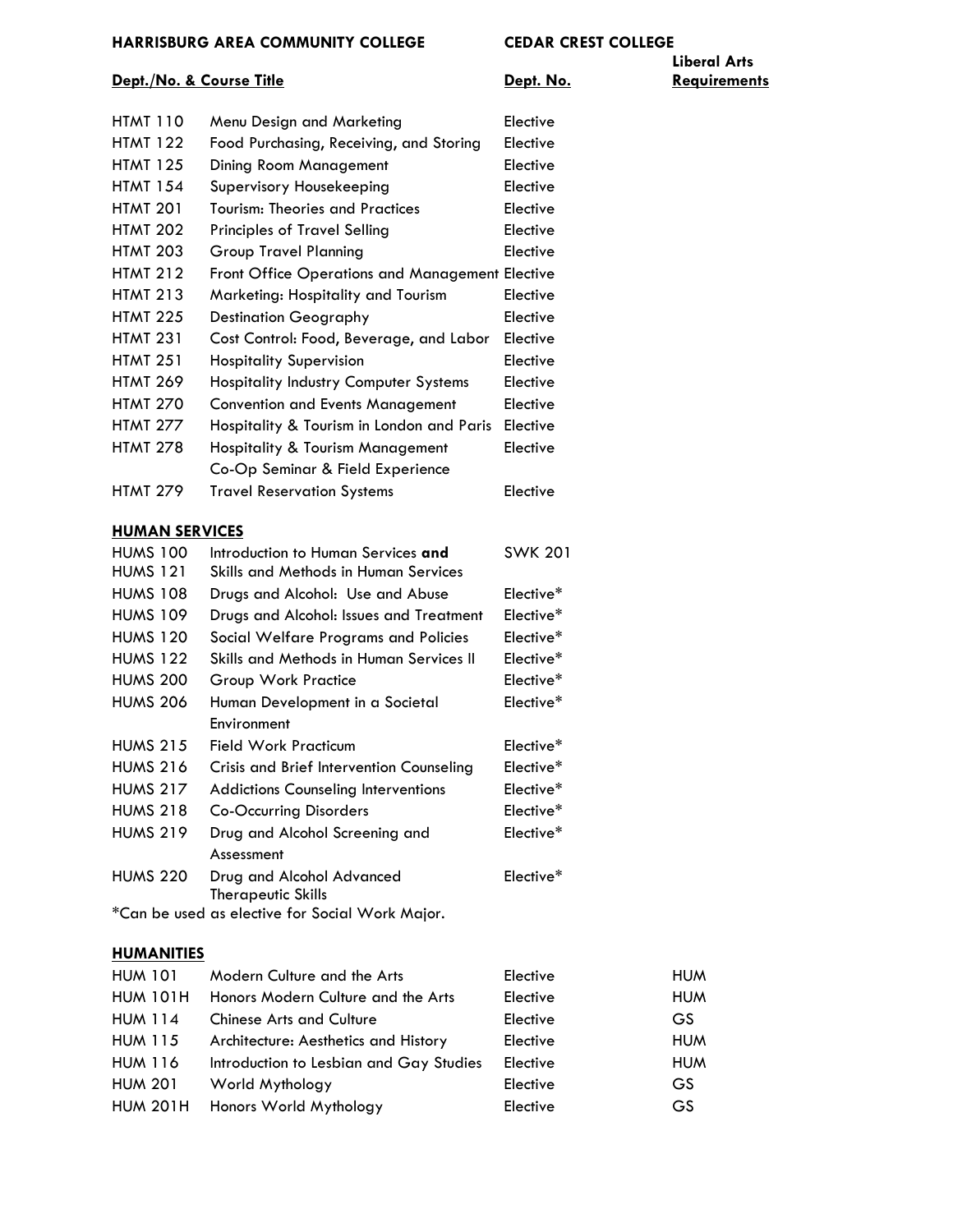| Dept./No. & Course Title |                                                                       | Dept. No.       | <b>Liberal Arts</b><br><b>Requirements</b> |
|--------------------------|-----------------------------------------------------------------------|-----------------|--------------------------------------------|
|                          |                                                                       |                 |                                            |
| <b>HUM 202</b>           | <b>Classical Mythology</b>                                            | Elective        | <b>HUM</b>                                 |
| <b>HUM 202H</b>          | <b>Honors Classical Mythology</b>                                     | Elective        | <b>HUM</b>                                 |
| <b>HUM 216</b>           | China Study Tour                                                      | Elective        | GS                                         |
| <b>HUM 228</b>           | Humanities in London/Paris                                            | Elective        | <b>HUM</b>                                 |
| <b>HUM 229</b>           | Italian Art, Architecture, and History                                | Elective        | <b>HUM</b>                                 |
| <b>MANAGEMENT</b>        |                                                                       |                 |                                            |
| <b>MGMT 130</b>          | Introduction to Health Care Mgmt                                      | Elective        |                                            |
| <b>MGMT 201</b>          | <b>Principles of Management</b>                                       | <b>BUA 110</b>  |                                            |
| <b>MGMT 202</b>          | <b>Office Management</b>                                              | Elective        |                                            |
| <b>MGMT 203</b>          | Human Resources Management                                            | <b>BUA 220</b>  |                                            |
| <b>MGMT 204</b>          | <b>Human Relations in Business</b>                                    | Elective        |                                            |
| <b>MGMT 206</b>          | <b>Labor Relations</b>                                                | Elective        |                                            |
| <b>MGMT 221</b>          | <b>Small Business Development &amp;</b><br>Management                 | Elective        |                                            |
| <b>MGMT 226</b>          | Principles of Leadership                                              | Elective        |                                            |
|                          | MGMT 226H Honors Principles of Leadership                             | Elective        |                                            |
| <b>MGMT 227</b>          | <b>Project Management</b>                                             | Elective        |                                            |
| <b>MGMT 230</b>          | Principles of Supply Chain                                            | Elective        |                                            |
|                          | Management                                                            |                 |                                            |
| <b>MGMT 235</b>          | <b>Business Logistics Management</b>                                  | Elective        |                                            |
| <b>MARKETING</b>         |                                                                       |                 |                                            |
| <b>MKTG 201</b>          | <b>Principles of Marketing</b>                                        | <b>MKT 230</b>  |                                            |
| <b>MKTG 204</b>          | <b>Sales Management</b>                                               | Elective        |                                            |
| <b>MKTG 205</b>          | <b>Visual Merchandising</b>                                           | Elective        |                                            |
| <b>MKTG 212</b>          | <b>Professional Selling</b>                                           | Elective        |                                            |
| <b>MKTG 216</b>          | <b>Retail Merchandising</b>                                           | Elective        |                                            |
| <b>MKTG 217</b>          | <b>Retail Management</b>                                              | Elective        |                                            |
| <b>MKTG 218</b>          | Advertising                                                           | Elective        |                                            |
| <b>MKTG 220</b>          | Introduction to Sports Marketing                                      | Elective        |                                            |
| <b>MKTG 235</b>          | Digital Media Marketing                                               | Elective        |                                            |
| <b>MKTG 245</b>          | Principles of International Marketing                                 | Elective        |                                            |
|                          | <b>MATHEMATICS AND SCIENCE MATHEMATICS</b>                            |                 |                                            |
| <b>MATH 051</b>          | Intermediate Algebra                                                  | Elective        | ML                                         |
| <b>MATH 100</b>          | <b>College Mathematics for Business</b>                               | Elective        | ML                                         |
| <b>MATH 103</b>          | College Algebra                                                       | Elective        | ML                                         |
| <b>MATH 104</b>          | Trigonometry                                                          | Elective        | ML                                         |
| <b>MATH 110</b>          | <b>Applied Calculus for Business</b>                                  | Elective        | ML                                         |
| <b>MATH 111</b>          | <b>Principles of Mathematics</b>                                      | <b>MATH 102</b> | ML                                         |
| MATH 111H                | Honors Principles of Mathematics                                      | <b>MATH 102</b> | ML                                         |
| <b>MATH 113</b>          | Principles of Mathematics for Elementary<br>Teachers I                | Elective        | ML                                         |
| <b>MATH 114</b>          | <b>Principles of Mathematics for</b><br><b>Elementary Teachers II</b> | <b>MATH 202</b> | ML                                         |
| <b>MATH 119</b>          | <b>Pre-Calculus</b>                                                   | Elective        | ML                                         |
| <b>MATH 121</b>          | Calculus I                                                            | <b>MAT 141</b>  | ML                                         |
| <b>MATH 122</b>          | Calculus II                                                           | <b>MAT 142</b>  | ML                                         |
| <b>MATH 125</b>          | <b>Discrete Mathematics</b>                                           | <b>MATH 252</b> | ML                                         |
| <b>MATH 141</b>          | <b>Mathematics Seminar</b>                                            | Elective        | ML                                         |
| <b>MATH 161</b>          | <b>Technical Mathematics for</b>                                      | Elective        | ML                                         |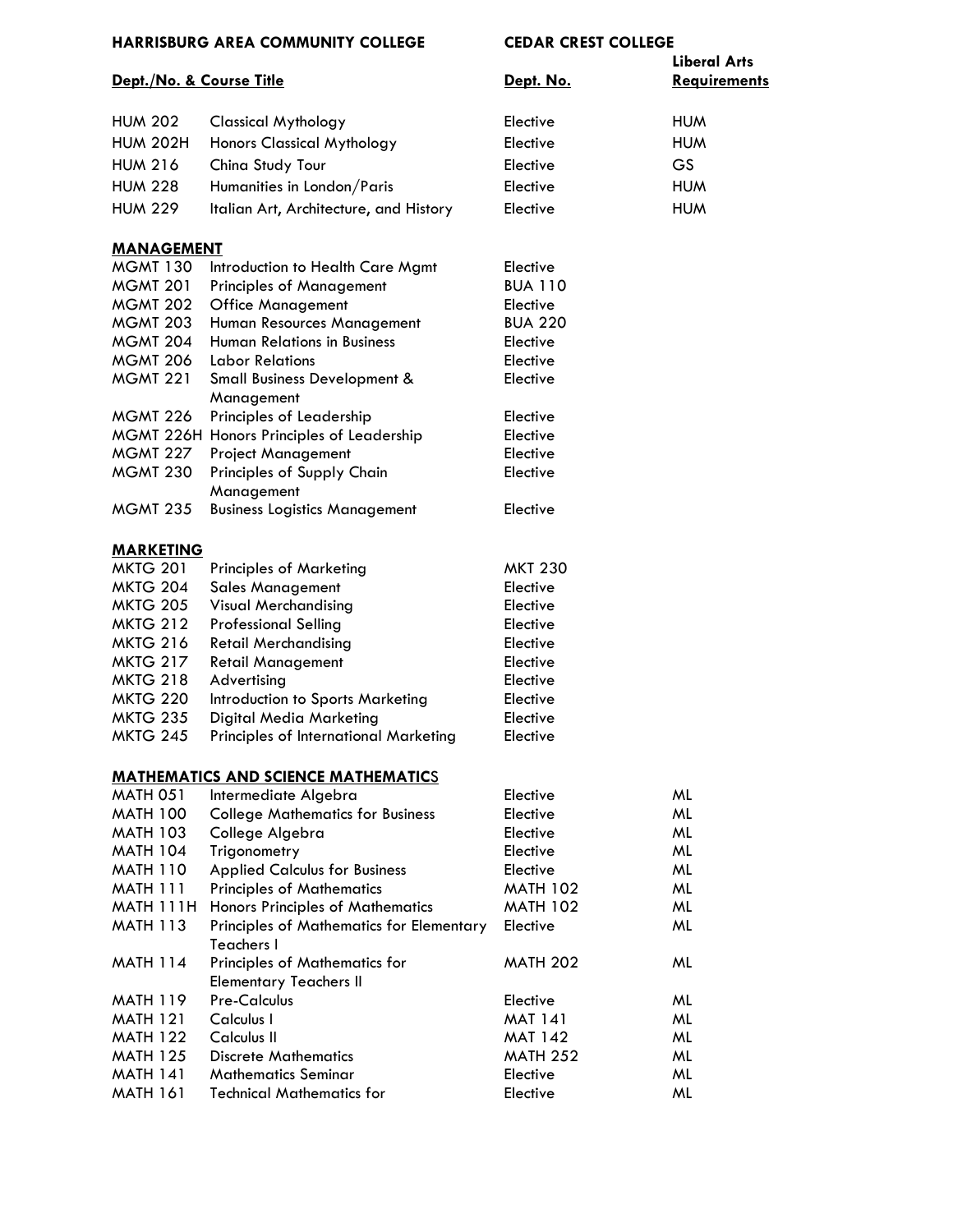| <b>HARRISBURG AREA COMMUNITY COLLEGE</b> |                                                                                                                                                                                                                                                                                                                                                                                                                                                                                            | <b>CEDAR CREST COLLEGE</b> |                     |
|------------------------------------------|--------------------------------------------------------------------------------------------------------------------------------------------------------------------------------------------------------------------------------------------------------------------------------------------------------------------------------------------------------------------------------------------------------------------------------------------------------------------------------------------|----------------------------|---------------------|
|                                          |                                                                                                                                                                                                                                                                                                                                                                                                                                                                                            |                            | <b>Liberal Arts</b> |
|                                          | Dept./No. & Course Title                                                                                                                                                                                                                                                                                                                                                                                                                                                                   | Dept. No.                  | <b>Requirements</b> |
|                                          |                                                                                                                                                                                                                                                                                                                                                                                                                                                                                            |                            |                     |
| <b>MATH 162</b>                          | General Technology                                                                                                                                                                                                                                                                                                                                                                                                                                                                         | Elective                   | ML                  |
| <b>MATH 172</b>                          | <b>Technical Math for Electrical Technology</b>                                                                                                                                                                                                                                                                                                                                                                                                                                            |                            |                     |
|                                          | <b>Applied Mathematics for</b>                                                                                                                                                                                                                                                                                                                                                                                                                                                             | Elective                   |                     |
|                                          | <b>Automotive Technicians</b>                                                                                                                                                                                                                                                                                                                                                                                                                                                              |                            |                     |
| <b>MATH 202</b>                          | Introduction to Statistics                                                                                                                                                                                                                                                                                                                                                                                                                                                                 | <b>MAT 110</b>             | ML                  |
| <b>MATH 203</b>                          | <b>Mathematical Statistics</b>                                                                                                                                                                                                                                                                                                                                                                                                                                                             | <b>MAT 110</b>             | ML                  |
| <b>MATH 204</b>                          | <b>Statistics Special Topics 1</b>                                                                                                                                                                                                                                                                                                                                                                                                                                                         | Elective                   | ML                  |
| <b>MATH 220</b>                          | Linear Algebra                                                                                                                                                                                                                                                                                                                                                                                                                                                                             | <b>MATH 311</b>            | ML                  |
| <b>MATH 221</b>                          | Calculus III                                                                                                                                                                                                                                                                                                                                                                                                                                                                               | <b>MATH 212</b>            | ML                  |
| <b>MATH 222</b>                          | <b>Differential Equations</b>                                                                                                                                                                                                                                                                                                                                                                                                                                                              | <b>MATH 313</b>            | ML                  |
| <b>MEDICAL ASSISTING</b>                 |                                                                                                                                                                                                                                                                                                                                                                                                                                                                                            |                            |                     |
| MA 110                                   | <b>Medical Terminology</b>                                                                                                                                                                                                                                                                                                                                                                                                                                                                 | Elective*                  |                     |
| MA 140                                   | Introduction to Medical Assisting                                                                                                                                                                                                                                                                                                                                                                                                                                                          | Elective*                  |                     |
| MA 142                                   | Introduction to Medical Laboratory                                                                                                                                                                                                                                                                                                                                                                                                                                                         | Elective                   |                     |
|                                          | Techniques                                                                                                                                                                                                                                                                                                                                                                                                                                                                                 |                            |                     |
| MA 150                                   | Pathophysiology for Medical Assisting                                                                                                                                                                                                                                                                                                                                                                                                                                                      | Elective                   |                     |
| <b>MA 200</b>                            | <b>Pharmacology for Medical Assisting</b>                                                                                                                                                                                                                                                                                                                                                                                                                                                  | Elective                   |                     |
| MA 201                                   | <b>Medical Assisting Pharmacology</b>                                                                                                                                                                                                                                                                                                                                                                                                                                                      | Elective                   |                     |
|                                          | Laboratory                                                                                                                                                                                                                                                                                                                                                                                                                                                                                 |                            |                     |
| MA 212                                   | <b>Ambulatory Care Clinical Procedures</b>                                                                                                                                                                                                                                                                                                                                                                                                                                                 | Elective                   |                     |
| MA 213                                   | Medical Insurance and Billing                                                                                                                                                                                                                                                                                                                                                                                                                                                              | Elective                   |                     |
| MA 220                                   | <b>Medical Office Administration</b>                                                                                                                                                                                                                                                                                                                                                                                                                                                       | Elective                   |                     |
| MA 221                                   | <b>Medical Office Administration</b>                                                                                                                                                                                                                                                                                                                                                                                                                                                       | Elective                   |                     |
| MA 230                                   | <b>Medical Assisting Externship</b>                                                                                                                                                                                                                                                                                                                                                                                                                                                        | Elective                   |                     |
| $\star$ $\sim$ $\sim$                    | $\blacksquare$ $\blacksquare$ $\blacksquare$ $\blacksquare$ $\blacksquare$ $\blacksquare$ $\blacksquare$ $\blacksquare$ $\blacksquare$ $\blacksquare$ $\blacksquare$ $\blacksquare$ $\blacksquare$ $\blacksquare$ $\blacksquare$ $\blacksquare$ $\blacksquare$ $\blacksquare$ $\blacksquare$ $\blacksquare$ $\blacksquare$ $\blacksquare$ $\blacksquare$ $\blacksquare$ $\blacksquare$ $\blacksquare$ $\blacksquare$ $\blacksquare$ $\blacksquare$ $\blacksquare$ $\blacksquare$ $\blacks$ |                            |                     |

\*Can be used as HLT elective for Health Science majors

### **MEDICAL LABORATORY TECHNOLOGY**

| <b>MLT 100</b> | <b>Orientation to Medical Laboratory</b>               | Elective* |
|----------------|--------------------------------------------------------|-----------|
|                | Technology                                             |           |
| <b>MLT 120</b> | <b>Hematology and Coagulation</b>                      | Elective* |
| <b>MLT122</b>  | Immunology                                             | Elective* |
| <b>MLT124</b>  | Immunohematology                                       | Elective* |
| <b>MLT 220</b> | <b>Clinical Microbiology</b>                           | Elective* |
| <b>MLT 222</b> | <b>Clinical Chemistry</b>                              | Elective* |
| <b>MLT 224</b> | <b>Urinalysis</b>                                      | Elective* |
| <b>MLT 226</b> | <b>Clinical Experience</b>                             | Elective* |
| <b>MLT 228</b> | <b>Clinical Experience II</b>                          | Elective* |
| <b>MLT 230</b> | Parasitology and Mycology                              | Elective* |
| <b>MLT 232</b> | <b>Clinical Experience III</b>                         | Elective* |
| <b>MLT 234</b> | <b>Clinical Experience IV</b>                          | Elective* |
| <b>MLT 236</b> | <b>Clinical Laboratory Management</b>                  | Elective* |
|                | *Can be used as HLT elective for Health Science majors |           |

## **METEROLOGY**

| METR101               | <b>Weather and Climate</b>                         | Elective               | SCI |
|-----------------------|----------------------------------------------------|------------------------|-----|
| <b>MUSIC BUSINESS</b> |                                                    |                        |     |
| MUSB 111              | Music Business and the Internet                    | Elective <sup>**</sup> |     |
| <b>MUSB 214</b>       | <b>Music Business Studies</b>                      | Elective               |     |
| <b>MUSB 224</b>       | Music Industry and American Popular MusicElective* |                        |     |
| <b>MUSB 225</b>       | <b>Entertainment and Music Promotion</b>           | Elective <sup>**</sup> |     |
| <b>MUSB 226</b>       | <b>Music Computer Applications</b>                 | Elective**             |     |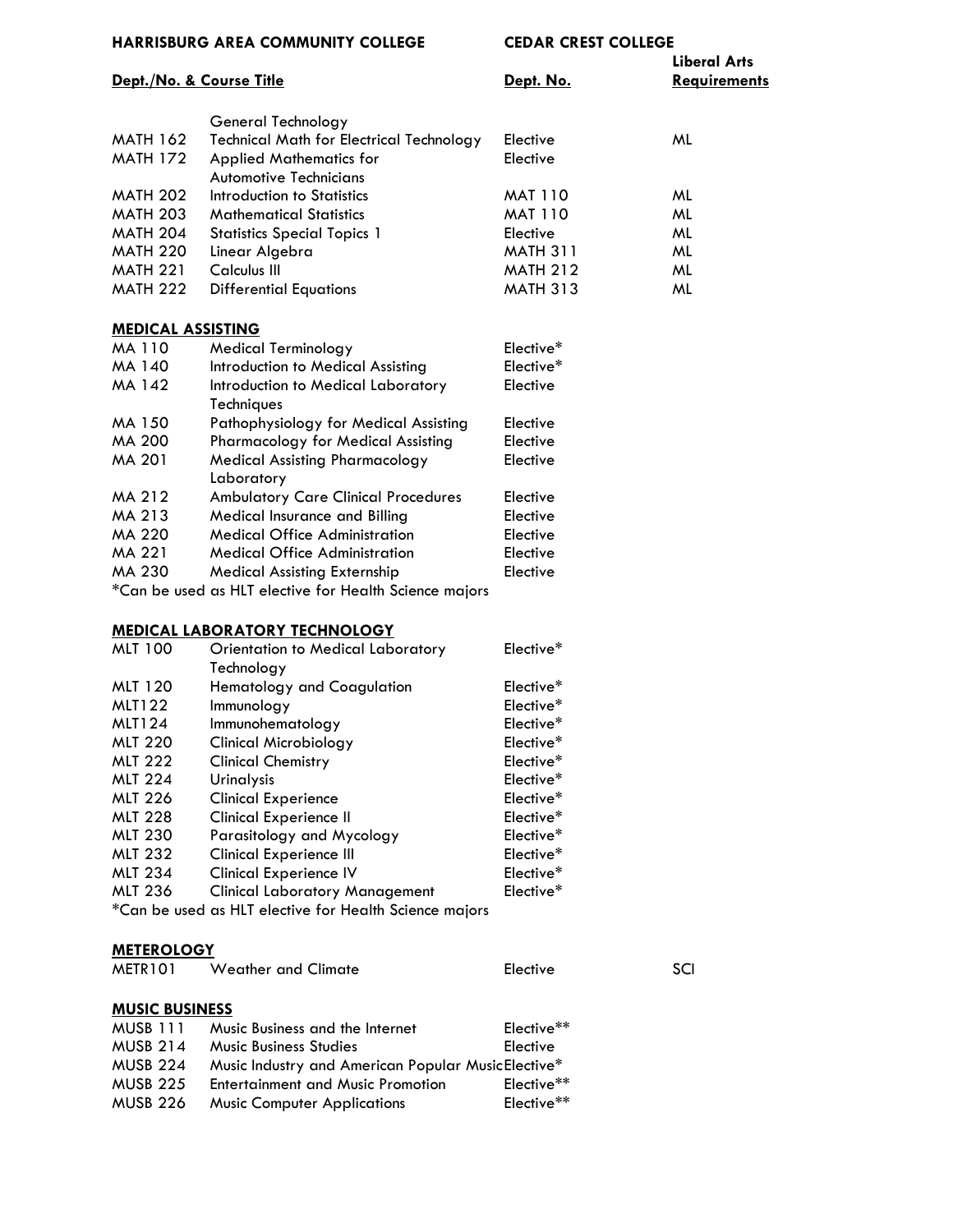# **Liberal Arts**

#### **Dept./No. & Course Title Dept. No. Requirements**

| MUSB 227 | <b>Studio and Performance</b>        | Elective** |
|----------|--------------------------------------|------------|
|          | <b>Production Operations</b>         |            |
| MUSB 228 | Audio Technology                     | Elective** |
| MUSB 229 | Commercial Songwriting and the Music | Elective*  |
|          | Industry                             |            |

\*Can be used as MS elective for Media Studies degree

\*\*Can be used as NM elective for New Media degree

#### **MUSIC**

| <b>MUS 102</b>   | Introduction to Music                       | Elective       | ART        |
|------------------|---------------------------------------------|----------------|------------|
| <b>MUS 102H</b>  | Honors Introduction to Music                | Elective       | ART        |
| <b>MUS 103</b>   | Introduction to Elementary Music            | Elective       | <b>ART</b> |
| <b>MUS 104</b>   | Introduction to World Music                 | <b>ANT 215</b> | ART        |
| <b>MUS 110</b>   | History of Rock and Related Styles          | Elective       | <b>ART</b> |
| <b>MUS 111</b>   | Choir                                       | Elective       | <b>ART</b> |
| <b>MUS 112</b>   | Choir II                                    | Elective       | <b>ART</b> |
|                  | MUS 115CO Music Composition Lessons I       | Elective       | <b>ART</b> |
|                  | <b>MUS 115GU Private Guitar Lessons</b>     | <b>MUS 191</b> | ART        |
| <b>MUS 115PI</b> | <b>Private Piano Lessons</b>                | <b>MUS 191</b> | ART        |
|                  | MUS 115VO Private Voice Lessons I           | <b>MUS 191</b> | ART        |
|                  | MUS 116CO Music Composition Lessons II      | Elective       | ART        |
|                  | MUS 116GU Private Guitar Lessons II         | <b>MUS 191</b> | <b>ART</b> |
| <b>MUS 116PI</b> | Private Piano Lessons II                    | <b>MUS 191</b> | <b>ART</b> |
|                  | MUS 116VO Private Voice Lessons II          | <b>MUS 191</b> | <b>ART</b> |
| <b>MUS 119</b>   | Introduction to Music Theory                | Elective       | ART        |
| <b>MUS 120</b>   | Music Theory                                | Elective       | <b>ART</b> |
| <b>MUS 201</b>   | The History of Music                        | Elective       | <b>ART</b> |
| <b>MUS 202</b>   | The History of Music II                     | Elective       | ART        |
| <b>MUS 204</b>   | History of Jazz                             | Elective       | ART        |
| <b>MUS 211</b>   | Choir III                                   | Elective       | <b>ART</b> |
| <b>MUS 212</b>   | Choir IV                                    | Elective       | ART        |
|                  | MUS 215CO Music Composition Lessons III     | Elective       | <b>ART</b> |
|                  | <b>MUS 215GU Private Guitar Lessons III</b> | <b>MUS 191</b> | <b>ART</b> |
| <b>MUS 215PI</b> | <b>Private Piano Lessons III</b>            | <b>MUS 191</b> | <b>ART</b> |
|                  | MUS 215VO Private Voice Lessons III         | <b>MUS 191</b> | <b>ART</b> |
|                  | MUS 216CO Music Composition Lessons IV      | Elective       | ART        |
|                  | <b>MUS 216GU Private Guitar Lessons IV</b>  | <b>MUS 191</b> | <b>ART</b> |
| <b>MUS 216PI</b> | Private Piano Lessons IV                    | MUS 191        | ART        |
|                  | MUS 216VO Private Voice Lessons IV          | MUS 191        | <b>ART</b> |

#### **NUTRITION**

#### **PARALEGAL**

| Introduction to Paralegal Studies         | Elective        |  |
|-------------------------------------------|-----------------|--|
| Legal Research and Writing                | Elective        |  |
| Legal Research and Writing II             | Elective        |  |
| Civil Litigation I                        | Elective        |  |
| Civil Litigation II                       | Elective        |  |
| Family Law                                | Elective        |  |
| <b>Estate Planning and Administration</b> | <b>Elective</b> |  |
| <b>Business Organizations</b>             | Elective        |  |
| Employment Law                            | Elective        |  |
|                                           |                 |  |

NUTR 104 Nutrition Elective (fulfills NTR requirement for Nursing and Health Science majors only)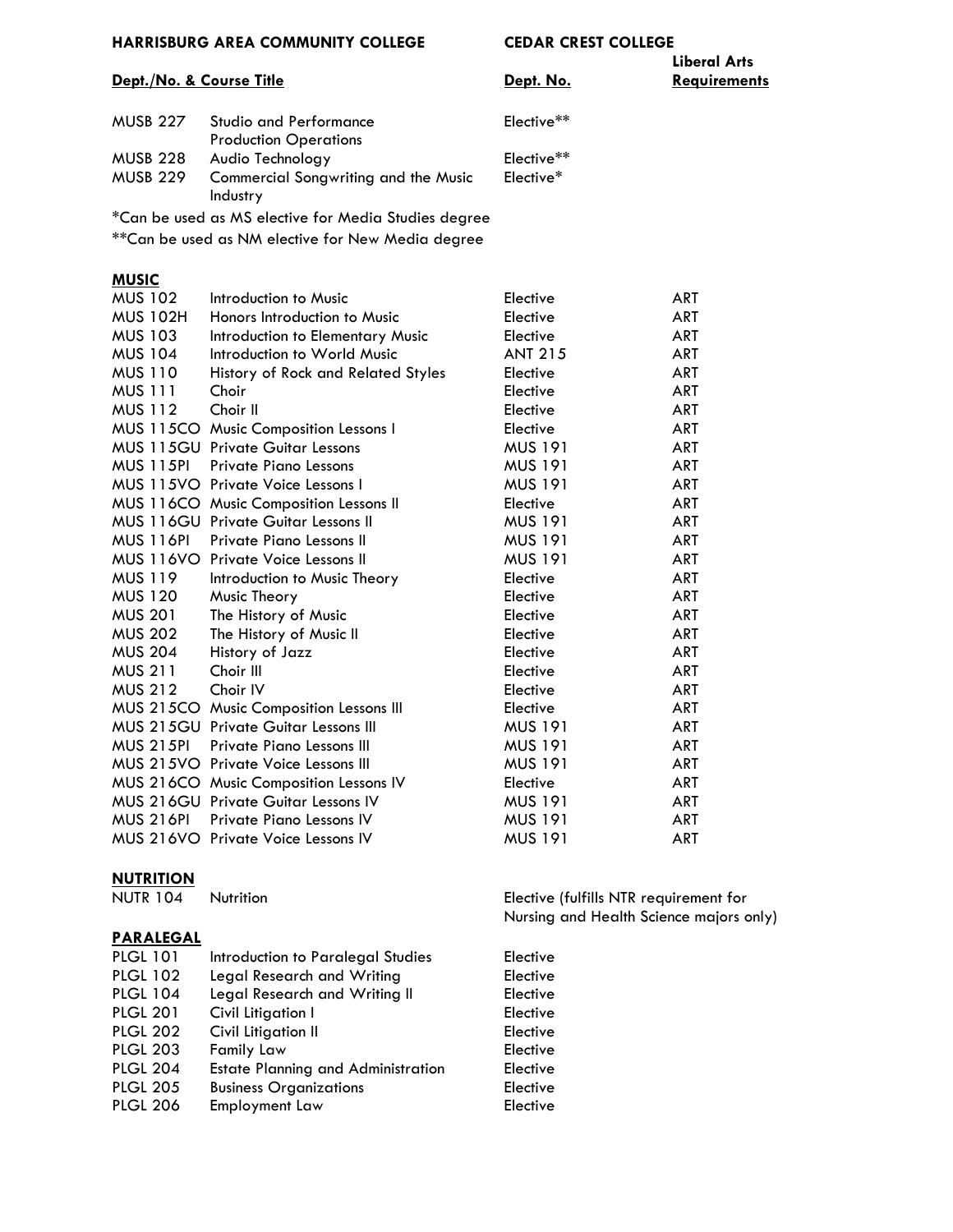|                   | Dept./No. & Course Title                        | Dept. No.       | Liberal Arts<br><b>Requirements</b> |  |
|-------------------|-------------------------------------------------|-----------------|-------------------------------------|--|
| <b>PLGL 207</b>   | Bankruptcy Law                                  | Elective        |                                     |  |
| <b>PLGL 209</b>   | Real Estate Law for Paralegals                  | Elective        |                                     |  |
| <b>PLGL 210</b>   | <b>Paralegal Ethics and Professionalism</b>     | Elective        |                                     |  |
| <b>PLGL 211</b>   | Administrative Law                              | Elective        |                                     |  |
| <b>PLGL 251</b>   | PLGL Internship I                               | Elective        |                                     |  |
| <b>PLGL 252</b>   | PLGL Internship II                              | Elective        |                                     |  |
| <b>PHILOSOPHY</b> |                                                 |                 |                                     |  |
| <b>PHIL 101</b>   | Introduction to Philosophy                      | <b>PHI 100</b>  | <b>HUM</b>                          |  |
| <b>PHIL 101H</b>  | Honors Introduction to Philosophy               | <b>PHI 100</b>  | <b>HUM</b>                          |  |
| <b>PHIL 102</b>   | Logic                                           | Elective        |                                     |  |
| <b>PHIL 200</b>   | <b>Comparative Religion</b>                     | <b>PHIL 105</b> | GS.                                 |  |
| <b>PHIL 215</b>   | Philosophy of Science                           | Elective        | <b>HUM</b>                          |  |
| <b>PHIL 225</b>   | <b>Ethics: Belief and Action</b>                | <b>PHI 200</b>  | <b>HUM</b>                          |  |
| <b>PHIL 225H</b>  | Honor Ethics: Belief in Action                  | <b>PHI 200</b>  | <b>HUM</b>                          |  |
| <b>PHLEBOTOMY</b> |                                                 |                 |                                     |  |
| <b>PBT 100</b>    | Introduction to Phlebotomy<br>for Allied Health | Elective*       |                                     |  |

PBT 101 Phlebotomy<br>
PBT 102 Phlebotomy Clinical Experience Elective\* Phlebotomy Clinical Experience

\*Can be used as HLT elective for Health Science majors.

**PHYSICAL EDUCATION** - A maximum of four credits will transfer for courses PE109-135, 141-160, 178-201

### **PHYSICAL SCIENCE**

| .                 |                                            |                     |     |  |
|-------------------|--------------------------------------------|---------------------|-----|--|
| <b>PHSC 113</b>   | Introduction to Physical Science           | Elective            | SCI |  |
| <b>PHSC 114</b>   | Introduction to Earth and Space Sciences   | Elective            | SCI |  |
|                   |                                            |                     |     |  |
| <b>PHYSICS</b>    |                                            |                     |     |  |
| <b>PHYS 105</b>   | Concepts in Physics                        | Elective            | SCI |  |
| <b>PHYS 151</b>   | <b>Physics for Technicians</b>             | Elective            | SCI |  |
| <b>PHYS 152</b>   | Physics for Radiographers                  | Elective            | SCI |  |
| <b>PHYS 153</b>   | Rad Physics - College Based                | Elective            | SCI |  |
| <b>PHYS 201</b>   | General Physics I                          | <b>PHY 101</b>      | SCI |  |
| <b>PHYS 202</b>   | General Physics II                         | <b>PHY 102</b>      | SCI |  |
| <b>PHYS 211</b>   | Physics for Engineers and Scientists I     | <b>PHY 101</b>      | SCI |  |
| <b>PHYS 212</b>   | Physics for Engineers and Scientists II    | <b>PHY 102</b>      | SCI |  |
| <b>PHYS 215</b>   | <b>Modern Physics</b>                      | Elective            | SCI |  |
|                   |                                            |                     |     |  |
| <b>PSYCHOLOGY</b> |                                            |                     |     |  |
| <b>PSYC 101</b>   | General Psychology                         | <b>PSY 100</b>      | SS  |  |
| <b>PSYC 111</b>   | <b>Stress Management Using Biofeedback</b> | Elective            |     |  |
| <b>PSYC 201</b>   | <b>Educational Psychology</b>              | <b>PSY 102</b>      |     |  |
| <b>PSYC 209</b>   | Life Cycle Development                     | <b>PSY210</b>       | SS  |  |
|                   |                                            | (Previously PSY250) |     |  |
| <b>PSYC 211</b>   | Psychology of Adolescence                  | <b>PSY Elective</b> |     |  |
| <b>PSYC 212</b>   | <b>Child Growth and Development</b>        | <b>PSY Elective</b> |     |  |
| <b>PSYC 213</b>   | Abnormal Psychology                        | <b>PSY 309</b>      |     |  |
| <b>PSYC 216</b>   | <b>Human Sexuality</b>                     | <b>PSY Elective</b> |     |  |
| <b>PSYC 221</b>   | Social Psychology                          | <b>PSY 231</b>      |     |  |
| <b>PSYC 228</b>   | Child Development in Context               | Elective            |     |  |
| <b>PSYC 229</b>   | Multicultural Psychology                   | <b>PSY 335</b>      |     |  |
|                   |                                            |                     |     |  |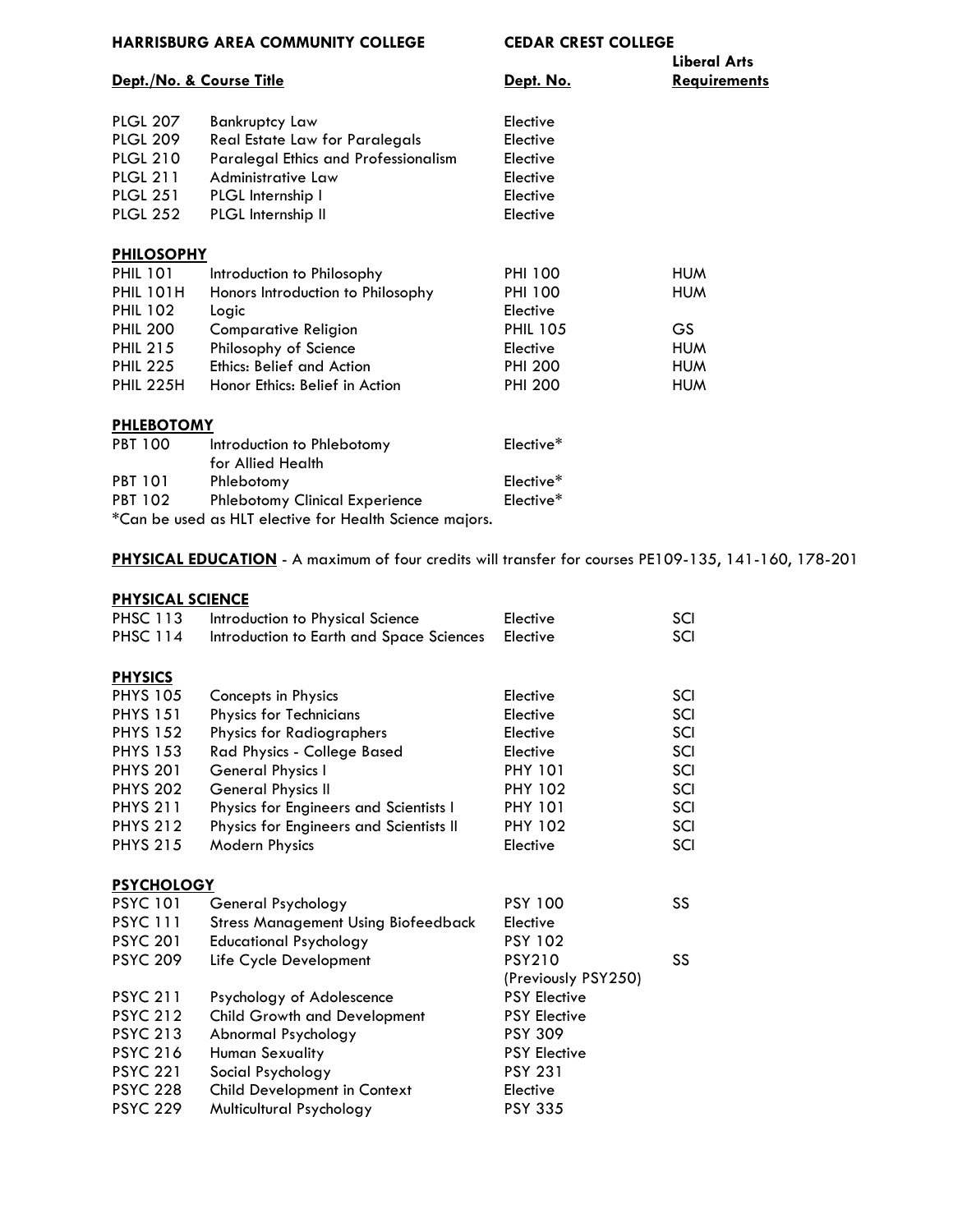| <b>HARRISBURG AREA COMMUNITY COLLEGE</b> |  |  |
|------------------------------------------|--|--|
|                                          |  |  |

|                 | Dept./No. & Course Title            | Dept. No.   | Liberal Arts<br><b>Requirements</b> |
|-----------------|-------------------------------------|-------------|-------------------------------------|
| <b>PSYC 241</b> | <b>Research Design and Analysis</b> | PSY 212/214 | ML                                  |
| <b>PSYC 242</b> | Research Design and Analysis II     | PSY 111/213 |                                     |
|                 |                                     |             |                                     |

### **RADIOLOGIC TECHNOLOGY**

| <b>RADT 100</b> | Introduction to Radiographic Procedures               | Elective* |
|-----------------|-------------------------------------------------------|-----------|
| <b>RADT 101</b> | <b>Imaging Equipment</b>                              | Elective* |
| <b>RADT 102</b> | Introduction to Radiologic Technology                 | Elective* |
| <b>RADT 103</b> | Imaging and Processing                                | Elective* |
| <b>RADT 104</b> | <b>Introduction Radiologic</b>                        | Elective* |
|                 | Technology for Radiology Informatics                  |           |
| <b>RADT 105</b> | <b>Radiation Protection and Biology</b>               | Elective* |
| <b>RADT 106</b> | Radiologic Technology Clinical Introduction Elective* |           |
| <b>RADT 107</b> | Radiographic Procedures I                             | Elective* |
| <b>RADT 108</b> | Radiation Characteristics and Production              | Elective* |
| <b>RADT 109</b> | Radiologic Technology Clinical I                      | Elective* |
| <b>RADT 110</b> | <b>Radiology Basics for Informatics</b>               | Elective* |
| <b>RADT 201</b> | Radiographic Procedures II                            | Elective* |
| <b>RADT 203</b> | Radiologic Technology Clinical                        | Elective* |
| <b>RADT 205</b> | Radiographic Pathology                                | Elective* |
| <b>RADT 207</b> | Radiologic Technology Clinical III                    | Elective* |
| <b>RADT 209</b> | Image Analysis                                        | Elective* |
| <b>RADT 210</b> | Introduction to Computed Tomography                   | Elective* |
| <b>RADT 211</b> | Radiologic Technology Clinical IV                     | Elective* |
| <b>RADT 220</b> | Computed Tomography:                                  | Elective* |
|                 | Introduction to Clinical Practice                     |           |
| <b>RADT 221</b> | Computed Tomography: Clinical Practice                | Elective* |
| <b>RADT 222</b> | Computed Tomography:                                  | Elective* |
|                 | Procedures, Patient Care, and Safety I                |           |
| <b>RADT 223</b> | Computed Tomography:                                  | Elective* |
|                 | Procedures, Patient Care, and Safety II               |           |
| <b>RADT 224</b> | Computed Tomography:                                  | Elective* |
|                 | Sectional Anatomy and Pathology                       |           |
| <b>RADT 225</b> | Computed Tomography:                                  | Elective* |
|                 | Physics, Instrumentation, and Imaging                 |           |

\*Can be used as HLT elective for Health Science degrees

## **RADIOLOGY INFORMATICS**

| <b>RADI 100</b> | Digital Imaging and                                            | Elective* |
|-----------------|----------------------------------------------------------------|-----------|
|                 | Communications in Medicine (DICOM) and Health Level 7          |           |
| <b>RADI 100</b> | Digital Imaging and                                            | Elective* |
|                 | Communications in Medicine (DICOM) and Health Level 7 (HL7) I  |           |
| <b>RADI 101</b> | Digital Imaging and                                            | Elective* |
|                 | Communications in Medicine (DICOM) and Health Level 7 (HL7) II |           |
| <b>RADI 102</b> | <b>Radiology Informatics (RADI)</b>                            | Elective* |
|                 | Regulations, Quality Control, and Security                     |           |
| <b>RADI 103</b> | Picture Archiving and                                          | Elective* |
|                 | Communication Systems (PACS) Interface and Systems Analysis I  |           |
| <b>RADI 201</b> | <b>Radiology Informatics (RADI)</b>                            | Elective* |
|                 | Project Management I                                           |           |
| <b>RADI 202</b> | Picture Archiving and                                          | Elective* |
|                 | Communication Systems (PACS) Interface and Systems Analysis II |           |
| <b>RADI 203</b> | Radiology Informatics (RADI)                                   | Elective* |
|                 | <b>Advanced Concepts I</b>                                     |           |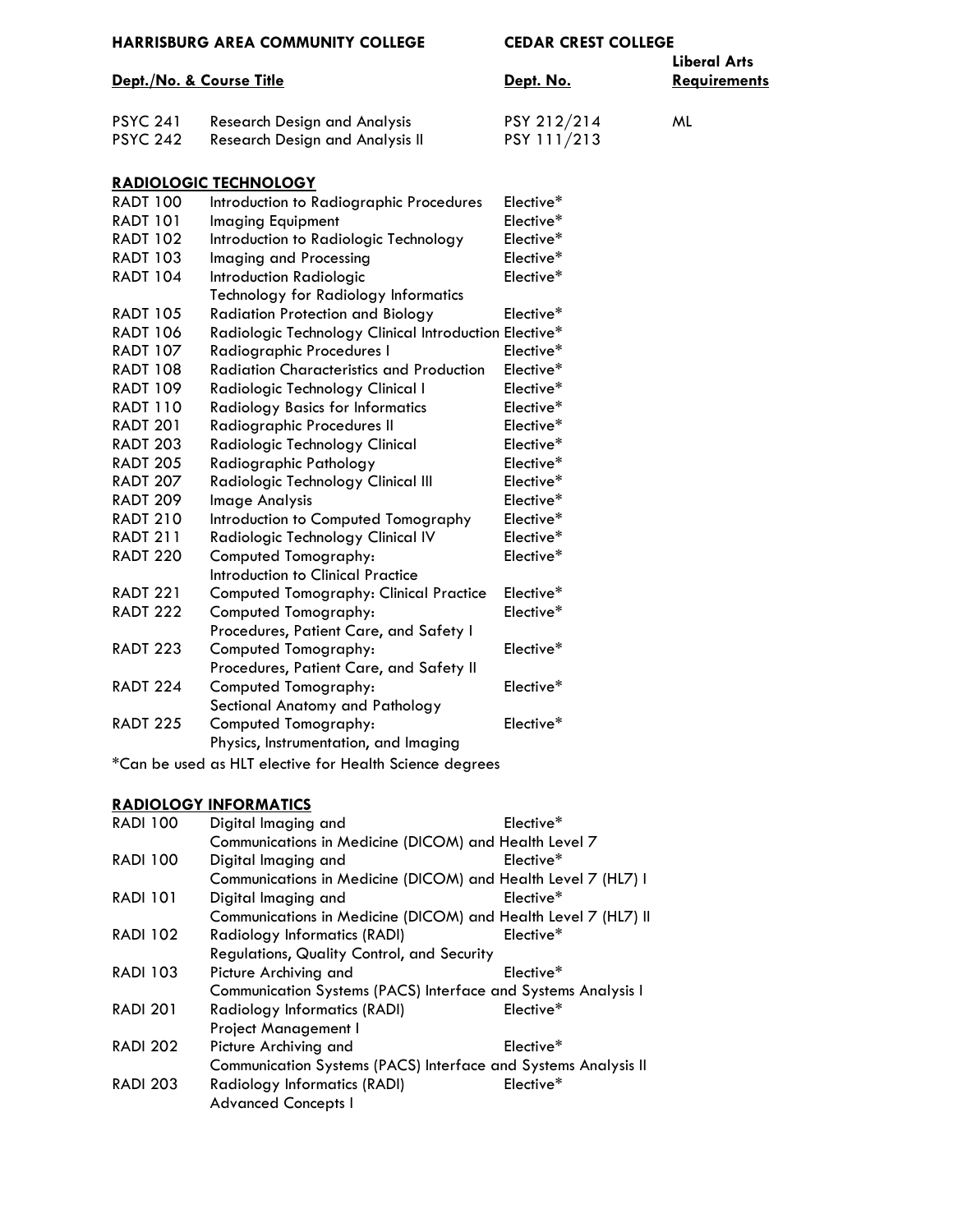**Liberal Arts**

**Dept. No. Requirements** 

| <b>RADI 204</b> | Radiology Informatics (RADI)             | Elective <sup>*</sup> |
|-----------------|------------------------------------------|-----------------------|
|                 | <b>Advanced Concepts II</b>              |                       |
| <b>RADI 205</b> | Radiology Informatics (RADI)             | Elective <sup>*</sup> |
|                 | <b>Project Management II</b>             |                       |
| <b>RADI 210</b> | Radiology Informatics (RADI) Clinical I  | Elective <sup>*</sup> |
| <b>RADI 211</b> | Radiology Informatics (RADI) Clinical II | Elective*             |
|                 |                                          |                       |

\*Can be used as HLT elective for Health Science degrees

#### **REAL ESTATE**

| RE 101        | <b>Real Estate Fundamentals</b>             | Elective |
|---------------|---------------------------------------------|----------|
| RE 102        | <b>Real Estate Practice</b>                 | Elective |
| <b>RE 108</b> | <b>Appraisal of Residential Property</b>    | Elective |
| <b>RE 205</b> | <b>Residential Real Estate Construction</b> | Elective |

#### **RESPIRATORY CARE**

| <b>RESP 100</b> | Introduction to Respiratory Care                               | Elective* |
|-----------------|----------------------------------------------------------------|-----------|
| <b>RESP 120</b> | Cardiopulmonary Anatomy and Physiology Elective*               |           |
| <b>RESP 130</b> | <b>Hospital Orientation</b>                                    | Elective* |
| <b>RESP 140</b> | Oxygen Administration                                          | Elective* |
| <b>RESP 150</b> | Pharmacology                                                   | Elective* |
| <b>RESP 160</b> | <b>Patient Assessment</b>                                      | Elective* |
| <b>RESP 170</b> | <b>Therapeutics</b>                                            | Elective* |
| <b>RESP 175</b> | <b>Clinical Practice I</b>                                     | Elective* |
| <b>RESP 190</b> | Acid-Base Physiology                                           | Elective* |
| <b>RESP 200</b> | <b>Cardiopulmonary Diseases</b>                                | Elective* |
| <b>RESP 205</b> | <b>Clinical Practice II</b>                                    | Elective* |
| <b>RESP 210</b> | <b>Critical Care</b>                                           | Elective* |
| <b>RESP 230</b> | <b>Cardiopulmonary Laboratory Procedures</b>                   | Elective* |
| <b>RESP 235</b> | <b>Clinical Practice III</b>                                   | Elective* |
| <b>RESP 240</b> | <b>Current Topics</b>                                          | Elective* |
| <b>RESP 245</b> | <b>Clinical Practice IV</b>                                    | Elective* |
| <b>RESP 260</b> | <b>Education and Management Techniques</b>                     | Elective* |
| <b>RESP 270</b> | Neonatal/Pediatric Respiratory Care                            | Elective* |
| <b>RESP 275</b> | <b>Clinical Practice V</b>                                     | Elective* |
|                 | $\mathcal{F}$ an ka waal aa ULT alaatiya fay Haalth Catanaa mi |           |

\*Can be used as HLT elective for Health Science majors.

#### **SOCIOLOGY**

| <b>SOCI 201</b> | Introduction to Sociology                          | SOC 100  | SS |
|-----------------|----------------------------------------------------|----------|----|
| SOCI 201H       | Honors Introduction to Sociology                   | SOC 100  | SS |
| <b>SOCI 202</b> | Social Problems                                    | Elective | SS |
| <b>SOCI 203</b> | Marriage and Family                                | SOC 321  | SS |
| <b>SOCI 205</b> | <b>Race and Cultural Relations</b>                 | SOC 313* | SS |
| <b>SOCI 211</b> | <b>Group Dynamics</b>                              | Elective | SS |
| <b>SOCI 226</b> | Perspectives on Aging                              | Elective | SS |
|                 | *Cannot replace SWK/SOC 313 for Social Work majors |          |    |

#### **SPANISH**

| <b>SPAN 100</b> | Conversational Spanish for the Workforce SPAN 120 |                 | GS. |
|-----------------|---------------------------------------------------|-----------------|-----|
| <b>SPAN 101</b> | Elementary Spanish I                              | <b>SPAN 101</b> | GS. |
| <b>SPAN 102</b> | <b>Elementary Spanish II</b>                      | <b>SPAN 102</b> | GS. |
| <b>SPAN 201</b> | Intermediate Spanish I                            | <b>SPAN 201</b> | GS. |
| <b>SPAN 202</b> | Intermediate Spanish II                           | <b>SPAN 202</b> | GS. |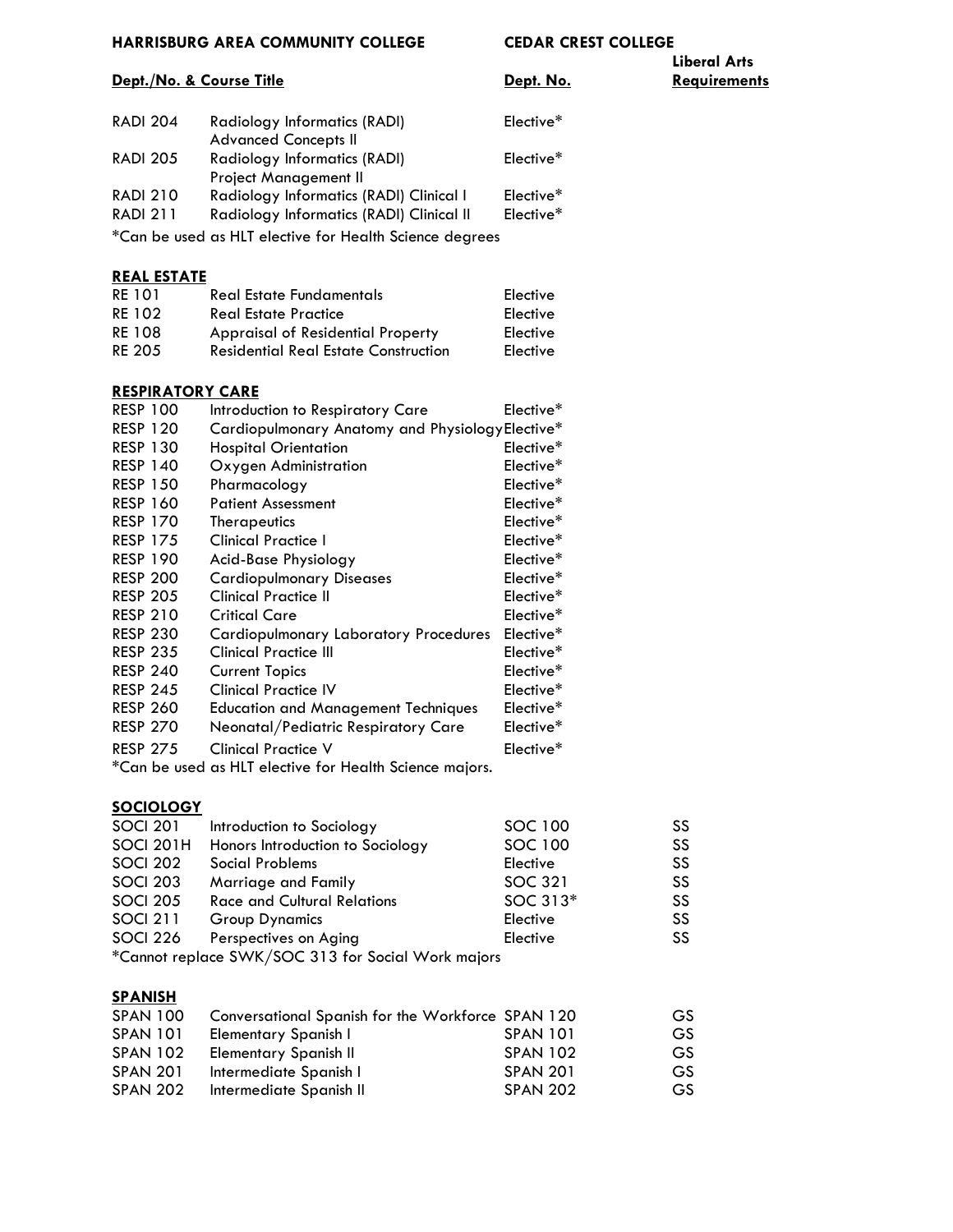# **Liberal Arts**

#### **Dept./No. & Course Title Constant Constant Constant Periodic Constant Constant Constant Periodic Constant Constant Constant Periodic Constant Constant Periodic Constant Periodic Constant Periodic Constant Periodic Const**

### **SURGICAL ENGINEERING TECH**

| SET 201        | Introduction to Structural                            | Elective |
|----------------|-------------------------------------------------------|----------|
|                | Engineering Technology                                |          |
| <b>SET 202</b> | <b>Structural Design Fundamentals</b><br>and Concepts | Elective |
|                |                                                       |          |

#### **SURGICAL TECHNOLOGY**

| <b>SURG 101</b> | Concepts in Surgical Technology                         | Elective* |
|-----------------|---------------------------------------------------------|-----------|
| <b>SURG 105</b> | Pharmacology                                            | Elective* |
| <b>SURG 110</b> | Introduction to Surgical Technology                     | Elective* |
| <b>SURG 111</b> | Surgical Procedures I                                   | Elective* |
| <b>SURG 112</b> | <b>Surgical Procedures II</b>                           | Elective* |
| <b>SURG 150</b> | <b>Clinical Remediation I</b>                           | Elective* |
| <b>SURG 210</b> | Surgical Clinical Externship I                          | Elective* |
| <b>SURG 220</b> | Surgical Clinical Externship II                         | Elective* |
| <b>SURG 230</b> | Surgical Clinical Externship III                        | Elective* |
|                 | *Can be used as HLT elective for Health Science majors. |           |

### **THEATRE**

| Introduction to Theatre         | Elective       | ART        |
|---------------------------------|----------------|------------|
| Introduction to Acting          | <b>THS 201</b> | ART        |
| Acting II                       | <b>THS 202</b> | ART        |
| Theatre Voice I                 | Elective       |            |
| Theatre Voice II                | Elective       |            |
| Theatre Movement I              | Elective       |            |
| Theatre Movement II             | Elective       |            |
| Acting for the Camera           | Elective       |            |
| Scenic Design                   | <b>THS 240</b> | <b>ART</b> |
| Theatre Makeup                  | <b>PER 110</b> |            |
| Costuming for the Theatre       | <b>THS 240</b> | ART        |
| Introduction to Musical Theatre | Elective       |            |
| Theatre Lighting                | <b>THS 240</b> | ART        |
| Acting III                      | <b>THS 303</b> | ART        |
| Directing                       | <b>THS 280</b> |            |
| Acting IV                       | Elective       | ART        |
| Introduction to Modern Dance    | <b>DNC 120</b> | ART        |
| <b>Modern American Theatre</b>  | Elective       | ART        |
|                                 |                |            |

### **WEB**

| <b>WEB 101</b> | <b>WEB Program Introduction</b>       | Elective*             |            |
|----------------|---------------------------------------|-----------------------|------------|
| <b>WEB 102</b> | Web Exploration & Design              | Elective*             |            |
| <b>WEB 110</b> | Web Site Publishing                   | Elective*             |            |
| <b>WEB 121</b> | <b>Electronic Commerce</b>            | Elective              |            |
| <b>WEB 125</b> | HyperText Markup Language             | Elective              |            |
|                | (HTML) & Cascading Style Sheets (CSS) |                       |            |
| <b>WEB 126</b> | eXstensible Markup Language (XML)     | Elective              |            |
| <b>WEB 130</b> | Multimedia Fundamentals               | <b>COM 120</b>        | <b>ART</b> |
| <b>WEB 133</b> | Design Fundamentals                   | Elective <sup>*</sup> |            |
| <b>WEB 135</b> | Raster Imaging and Photography        | Elective <sup>*</sup> |            |
| <b>WEB 138</b> | Vector Imaging & SVG                  | Elective*             |            |
| <b>WEB 143</b> | <b>Development Fundamentals</b>       | Elective*             |            |
| <b>WEB 144</b> | Introduction to JAVA Development      | Elective              |            |
| <b>WEB 225</b> | Responsive Design and Typography      | Elective              |            |
|                |                                       |                       |            |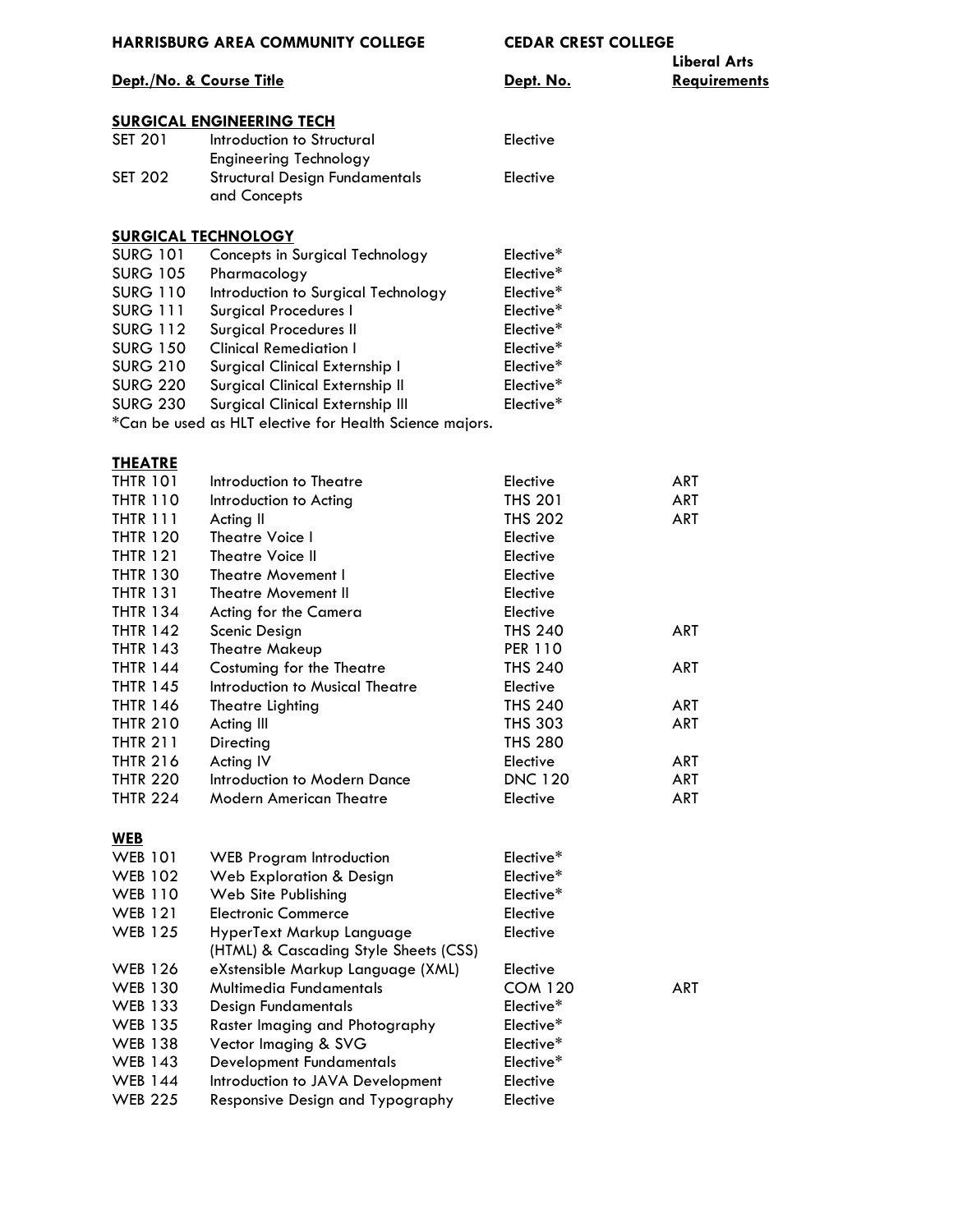### **Dept./No. & Course Title Constant Constant Constant Periodic Constant Constant Constant Periodic Constant Constant Constant Periodic Constant Periodic Constant Periodic Constant Periodic Constant Periodic Constant Perio**

| <b>WEB 227</b> | eBooks, eDocs, & ePublishing          | Elective*      |
|----------------|---------------------------------------|----------------|
| <b>WEB 230</b> | 2-Dimensional Animation for the Web   | Elective*      |
| <b>WEB 231</b> | 3-Dimensional Animation for the Web   | <b>COM 220</b> |
| <b>WEB 233</b> | Audio/Video Studio for the Web        | Elective*      |
| <b>WEB 240</b> | <b>JavaScript Programming</b>         | Elective       |
| <b>WEB 245</b> | <b>Advanced Development</b>           | Elective       |
| <b>WEB 247</b> | C#.NET Programming                    | Elective       |
| <b>WEB 253</b> | Introduction to Windows Development   | Elective       |
| <b>WEB 255</b> | Introduction to PHP Development       | Elective       |
| <b>WEB 256</b> | Advanced JAVA Development             | Elective       |
| <b>WEB 257</b> | Advanced ASP.NET: Active Server Pages | Elective       |
| <b>WEB 258</b> | <b>Advanced Windows Development</b>   | Elective       |
| <b>WEB 259</b> | <b>Advanced PHP Development</b>       | Elective       |
| <b>WEB 260</b> | Web Server Administration             | Elective       |
| <b>WEB 268</b> | <b>Web Program Capstone</b>           | Elective*      |
| <b>WEB 270</b> | Cooperative Work Experience in Web    | Elective*      |
|                |                                       |                |

\*Can be used as NM elective for New Media degree.

\*\*Can be reviewed individually by Department Chair for NM elective for New Media degree.